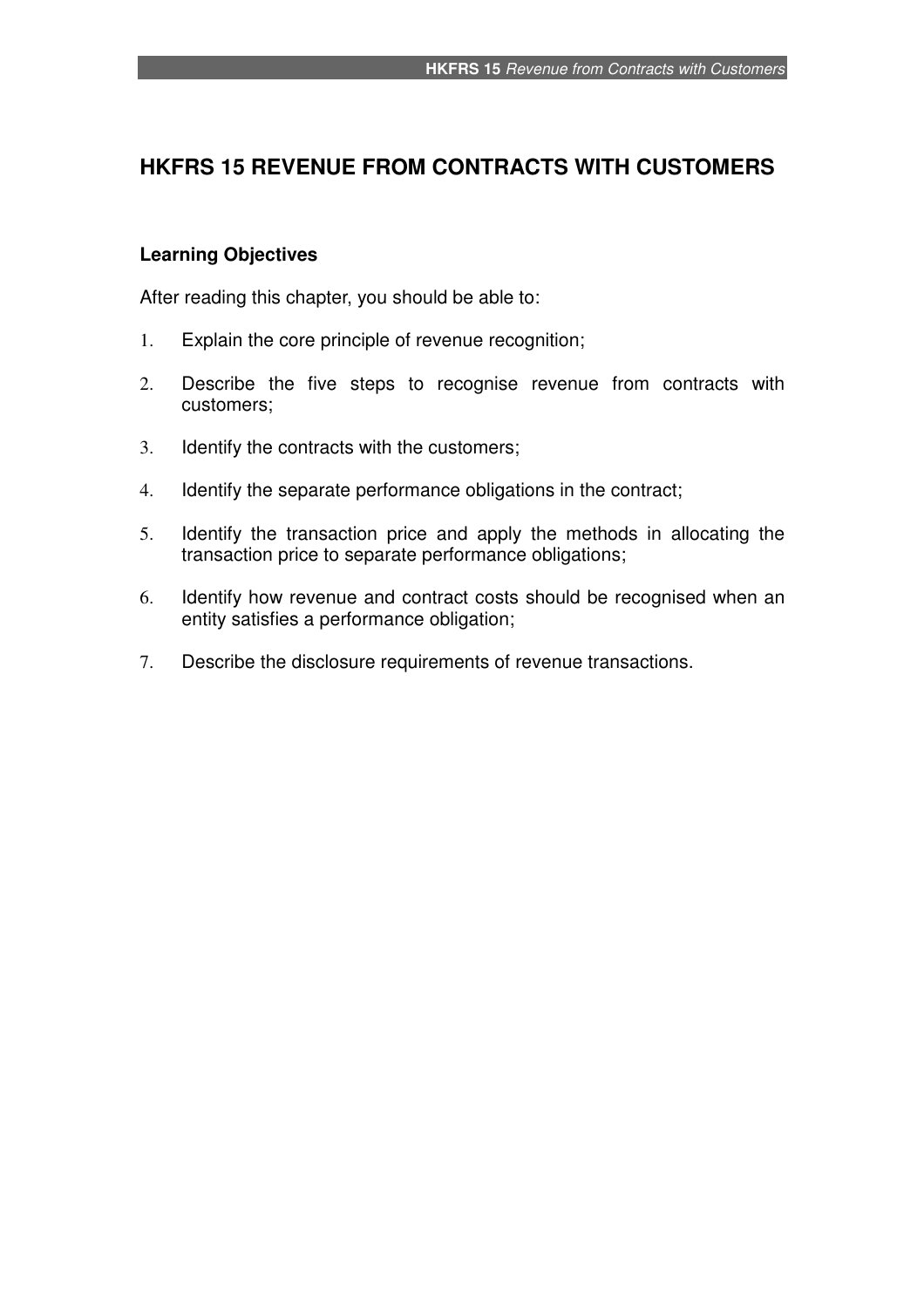#### **HKFRS 15** *Revenue from Contracts with Customers*

The *HKICPA's Conceptual Framework for Financial Reporting 2010* defines income as "increases in economic benefits during the accounting period in the form of inflows or enhancements of assets or decreases of liabilities that result in increases in equity, other than those relating to contributions from equity participants".

Revenue is income that arises from ordinary activities of an entity and is generally referred to by various names, such as sales, fees, interest and dividends.

Revenue is the first line and often the largest amount in an entity's statement of profit or loss and other comprehensive income, and so proper revenue recognition is very important.

Hong Kong Financial Reporting Standard (HKFRS) 15 *Revenue from Contracts with Customers* establishes the principles for reporting useful information to users of financial statements about the nature, amount, timing and uncertainty of revenue and cash flows arising from a contract with a customer.

HKFRS 15 supersedes Hong Kong Accounting Standard (HKAS) 11 *Construction Contracts* and HKAS 18 *Revenue*.

In particular, HKFRS 15 requires a new five-step model to recognise revenue from customer contracts.

## **1. NATURE OF REVENUE**

*Definition* 

*Revenue is income arising in the course of an entity's ordinary activities.* 

Revenue arises from ordinary activities. This distinguishes revenue from gains. Gains may, or may not, arise in the normal course of operations of an entity. HKAS 16 *Property, Plant and Equipment* and HKAS 38 *Intangible Assets* specifically disallow gains from disposal of property, plant and equipment and intangible assets respectively from being classified as revenue.

Revenue is income and includes only the gross inflow of economic benefits before deducting any expenses, e.g. selling costs.

Revenue does not include amounts collected on behalf of third parties, for example some sales taxes, goods and services taxes or value added taxes.

The same should apply to amounts collected by an agent on behalf of the principal. In an agency relationship, an entity should only recognise the amount of its commission earned as revenue.

## **2. THE FIVE-STEP REVENUE RECOGNITION MODEL**

The core principle is that an entity should recognise revenue to depict the transfer of promised goods or services to customers in an amount that reflects the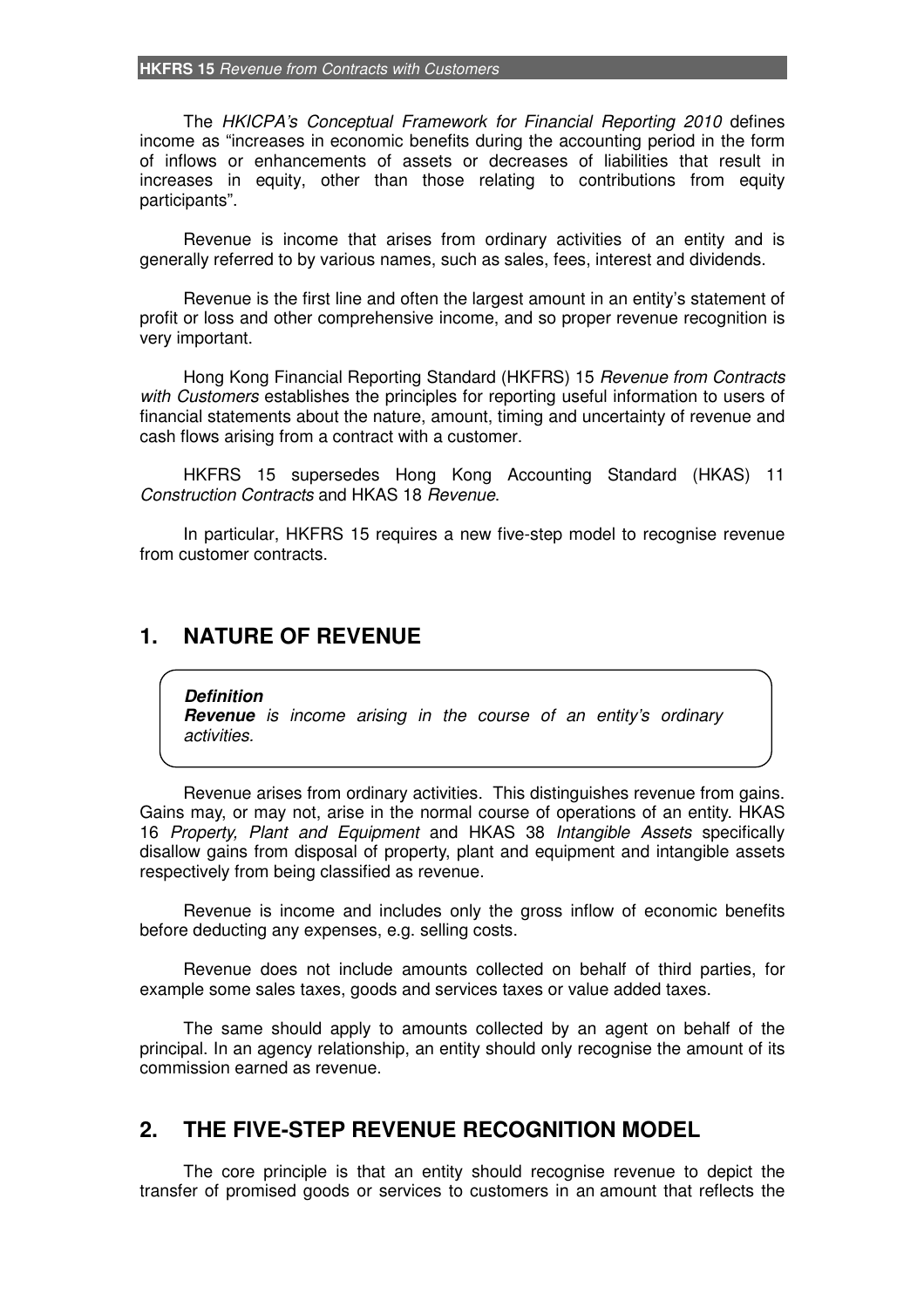consideration to which the entity expects to be entitled in exchange for those goods or services.

The application of the core principle is carried out by a five-step revenue recognition model:

| Step 1                | Identify the contract with the customer                                                   |  |  |  |
|-----------------------|-------------------------------------------------------------------------------------------|--|--|--|
| Step 2                | Identify the separate performance obligations in the contract                             |  |  |  |
| Step 3                | Determine the transaction price                                                           |  |  |  |
| $\overline{$ } Step 4 | Allocate the transaction price to the separate performance<br>obligations in the contract |  |  |  |
| Step 5                | Recognise revenue when the performance obligation is satisfied                            |  |  |  |

Revenue will therefore be recognised by an entity when control of the good or service is transferred to the customer.

#### **2.1 Step 1: Identify the contract with the customer**

The first step is to identify whether a contract with a customer exists and meets specified criteria.

#### *Definitions*

*A contract is an agreement between two or more parties that creates enforceable rights and obligations.* 

*A customer is a party that has contracted with an entity to obtain goods or services that are an output of the entity's ordinary activities in exchange for consideration.* 

The determination of whether a contractual right or obligation is enforceable is a matter of law. Contracts may be in different forms, written, verbal or implied by an entity's prior business practices.

All of the following five criteria must be met before an entity can account for a contract with a customer:

- (a) the parties have approved the contract and are committed to perform the relevant performance obligations;
- (b) each party's rights regarding the goods or services to be transferred can be identified;
- (c) the payment terms for the goods or services can be identified;
- (d) the contract has commercial substance (i.e. the risk, timing or amount of the entity's future cash flows is expected to change as a result of the contract); and
- (e) it is probable that the entity will collect the consideration to which it will be entitled.

An entity may enter into multiple contracts around the same time and negotiate together with the same customer for the delivery of goods and services. In such a situation, the entity should combine two or more contracts and account for them as if they were a single contract, when one or more of the following criteria are met:

(a) the contracts are negotiated as a package with a single commercial objective;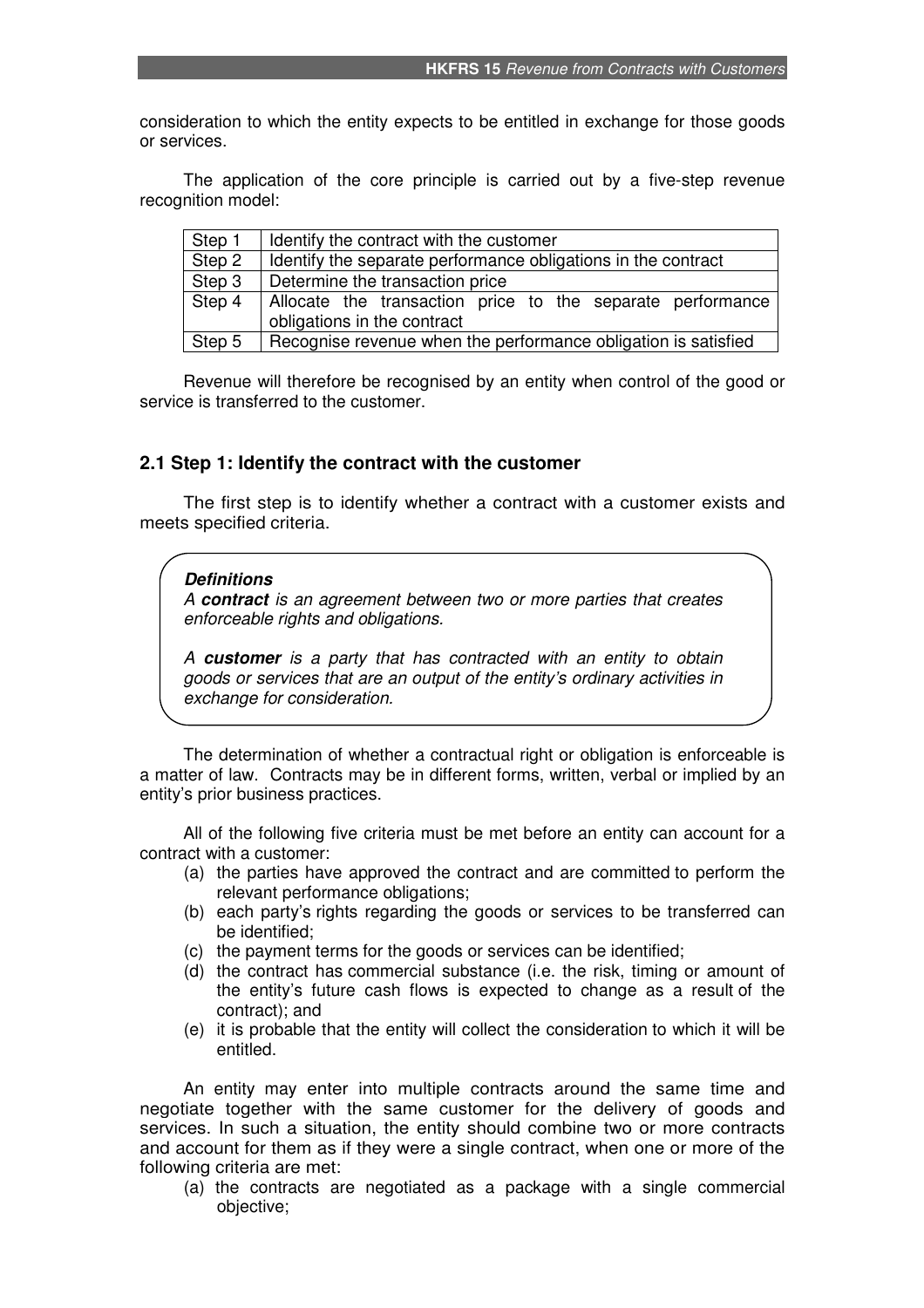- (b) the amount of consideration in one contract depends on the price or performance of the other contract; or
- (c) the promised goods or services in the contracts represent a single performance obligation.

#### **2.2 Step 2: Identify the separate performance obligations in the contract**

Step 2 requires an entity to identify the separate performance obligations contained in the contract.

#### *Definition*

*A performance obligation is a promise in a contract with a customer to transfer to the customer a good or service (or a bundle of goods or services) that is distinct.* 

The promise to transfer goods or services is normally explicitly specified in the contract.

### *Example 1*

An entity sells Product "AZ" to a distributor who will then resell it to an end customer. Under the contract with the distributor, the entity promises to provide maintenance services for no additional consideration to the end customer who buys Product "AZ" from the distributor.

In this case, the contract with the customer includes promised goods or services (i.e. Product "AZ" and maintenance services) that are explicitly stated in the contract.

The contract with a customer, however, may also include promises that are implied by an entity's customary business practices, published policies or specific statements if those promises create a valid expectation of the customer that the entity will transfer a good or service to the customer.

There could happen to have several distinct performance obligations in a contract. These performance obligations are accounted for separately if the promised good or service is distinct.

A good or service is 'distinct' if both of the following criteria are satisfied:

- (a) the customer can benefit from the good or service on its own or together with other readily available resources; and
- (b) the good or service is separately identifiable from other promises in the contract.

A customer can benefit from a good or service if the good or service can be used, consumed, sold to generate economic benefits. A "readily available resource" is either a good or service that is sold separately, or a resource that the customer already has obtained from or will be able to obtain from the entity.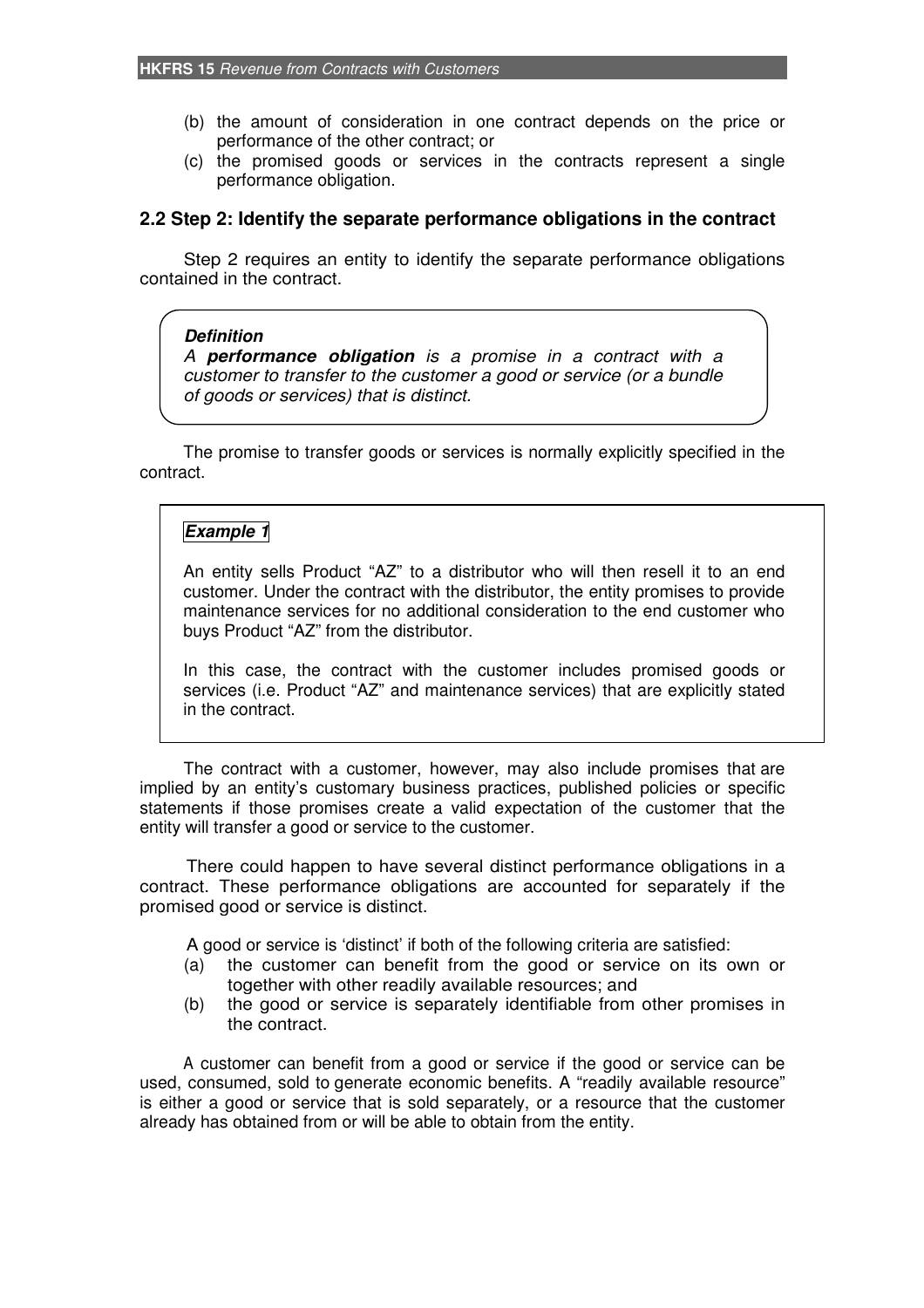## *Example 2*

Assume facts in Example 1. An entity regularly sells the product "AZ" separately.

In this case, because the entity regularly sells the product "AZ" on a standalone basis, the customer can benefit from the product "AZ" on its own. The customer can also benefit from the maintenance services together with a resource that it has already obtained from the entity (i.e. the product "AZ").Therefore, the product "AZ" and the maintenance services are distinct goods or services.

The following factors indicate that two or more promises in the contract to transfer goods or services to a customer are not separately identifiable:

- (a) The entity provides a significant service of integrating the goods or services with other goods or services.
- (b) One or more of the goods or services significantly modifies or customises one of more of the other goods or services.
- (c) The goods or services are highly interdependent or highly interrelated.

### *Example 3*

An entity enters into a contract to supply a licence for a standard "off the shelf" software package to a customer. Under the contract, the entity is required to transfer a licence to use the software, perform installation service and provide technical support for a period of three years. The entity regularly sells the software and technical support separately, and it is not the only entity that could perform the installation software.

In this case, each of the promises in the contract to transfer goods or services is separately identifiable, i.e. the software licence, installation service and technical support are not highly interdependent or highly interrelated, and the software licence would not be significantly modified or customised if the customer decides to use installation service and technical support services provided by other entities.

Three distinct goods or services are identified:

- (1) Software licence
- (2) Installation service
- (3) Technical support

If a good or service is not distinct, an entity should account for all the goods or services promised in a contract as a single performance obligation.

#### **2.3 Step 3: Determine the transaction price**

#### *Definition*

*The transaction price for a contract with a customer is the amount of consideration to which an entity expects to be entitled in exchange for transferring promised goods or services to a customer.*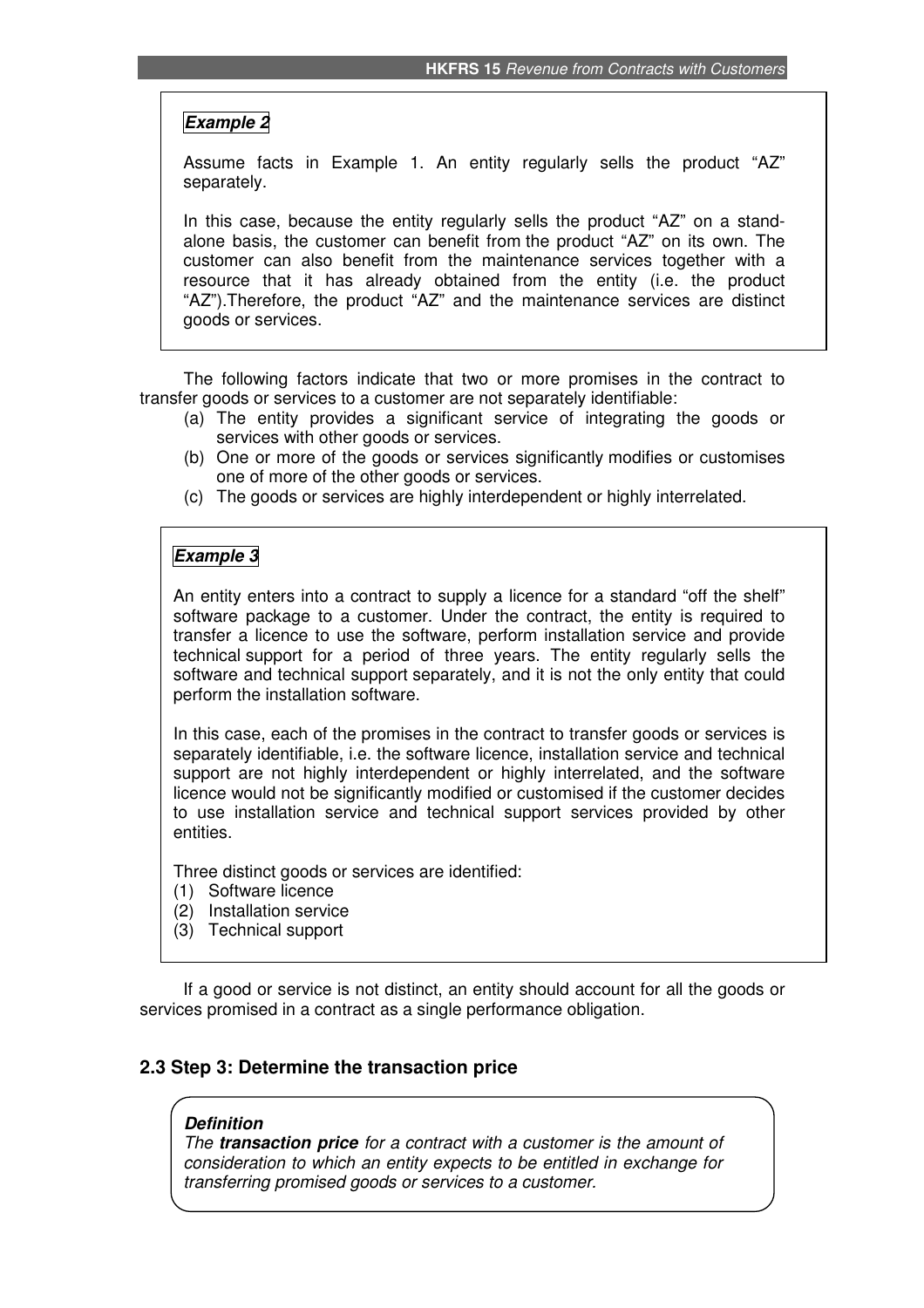Revenue is recognised when performance obligations are satisfied up to the amount specified in the contract (i.e. transaction price).

The transaction price may be fixed amounts of consideration, variable amounts, or a combination of fixed or variable amounts.

In determining the transaction price, an entity needs to consider the effects of following:

- (a) variable consideration
- (b) the existence of a significant financing component in the contract
- (c) non-cash consideration
- (d) consideration payable to a customer

#### *2.3.1 Variable consideration*

Variable consideration can be in various forms, including discounts, rebates, refunds, credits, price concessions, incentives, performance bonuses, penalties, etc. that is variable under the contract. The transaction price may also include contingent consideration, i.e., consideration that will vary if an entity's entitlement to the consideration is contingent on the occurrence or non-occurrence of a future event.

## *Example 4*

An entity enters into a contract with a customer on 1 October 2016 to build an asset for \$12 million. The terms of the contract include a penalty of \$900,000 if the construction is not completed within three months by the specified completion date of 30 September 2018.

In this case, the transaction price includes a fixed amount of \$11,100,000 and a variable amount of \$900,000 arising from the penalty.

In estimating the amount of variable consideration, there are two possible methods that can be used:

- (a) "Expected value" the sum of probability-weighted amounts in a range of possible outcomes. This method is more appropriate if an entity has a large number of contracts which have similar characteristics.
- (b) "Most likely amount" the single most likely amount in a range of possible outcomes. This method is more appropriate if a contract has only two possible outcomes, e.g. a performance bonus that will or will not be received.

An entity should select the method that is expected to provide a better prediction of the consideration to which it will be entitled.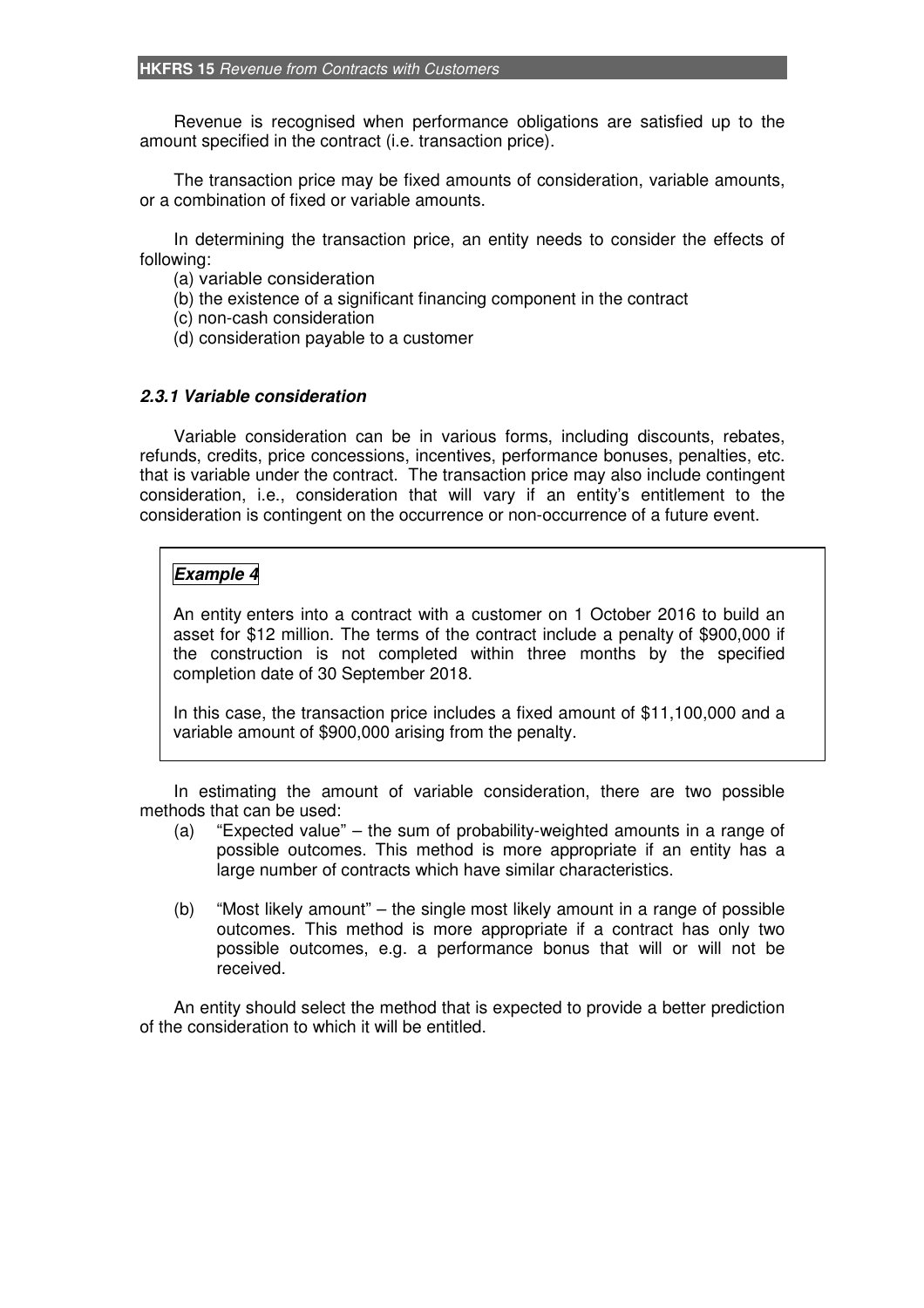### *Example 5*

An entity enters into a contract with a customer on 1 April 2016 to build a property. The specified completion date is 31 March 2019. The promised consideration in the contract (i.e. contract price) is \$60 million, but that amount will be increased or reduced depending on the timing of completion of the property. For each day before 31 March 2019 that the property is complete, the promised consideration is increased by \$200,000. For each day after 31 March 2019 that the property is incomplete, the promised consideration is reduced by \$200,000.

Furthermore, upon completion of the property, a chartered surveyor will inspect the property and assign a rating based on metrics defined in the contract. If the property receives a specified rating, the entity will be entitled to an incentive bonus of \$4,000,000.

In this case, the entity selects the method that better predicts each element of variable consideration that it will be entitled.

- (a) "Expected value method" to estimate the variable consideration associated with the daily incentive or penalty (i.e. \$60 million, plus or minus \$200,000 per day). This is appropriate because there is a range of possible outcomes.
- (b) "Most likely amount" to estimate the variable consideration associated with the incentive bonus. This is because there are only two possible outcomes; the bonus amount is either \$4,000,000 or \$0.

An entity should apply the "constraint" on the variable consideration so as to avoid overly optimistic estimates of the amount included in revenue. Hence, variable consideration should only be included where it is highly probable that a significant amount of revenue will not be reversed when the uncertainty associated with the variable consideration is resolved.

### *2.3.2 The existence of a significant financing component in the contract*

The transaction price should reflect the time value of money (if material).

An entity needs to adjust the transaction price if the timing of payments specified in the contract provides the customer or the entity with a significant benefit of financing the transfer of goods or services, i.e. a "significant financing component". A significant financing component in the contract exists when there is a significant timing difference between customer payment and the entity's satisfaction of the performance obligation. Adjustment for a significant financing component is to reflect the cash selling price when an entity transfers the goods or services to the customer.

Factors to consider in assessing whether a contract contains a significant financing component include:

- (a) the difference, if any, between the amount of consideration and the cash selling price of the goods or services; and
- (b) the combined effect of the expected length of time between the provision of goods or services and the receipt of payment, and the prevailing interest rates in the market.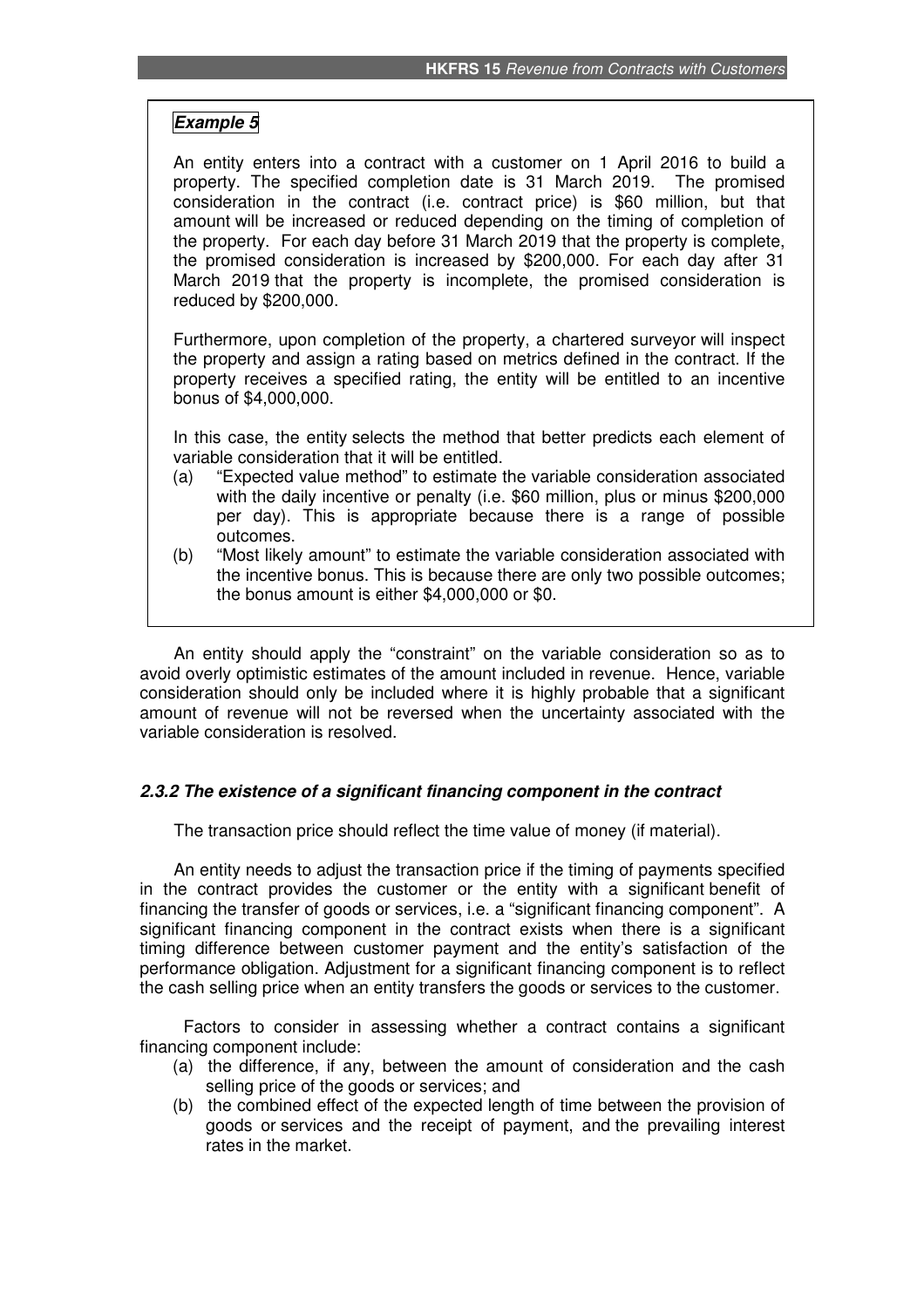The discount rate used is the interest rate that the entity would apply to a separate borrowing arrangement at contract inception, i.e. the rate that would reflect the credit characteristics of the party receiving the financing in the contract.

As a practical expedient, adjustment for the effect a significant financing component are not required if the time period between customer payment and the transfer of the goods or services will be one year or less.

### *Example 6*

On 1 January 2016, an entity sells an asset for \$4,000,000 under a financing agreement. The agreement provides that the amount will be payable only after two years on 31 December 2017 (with no interest). On the date of sale (i.e. 1 January 2016), the entity transfers control of the asset to the customer.

The transaction price is estimated by discounting the future receipts using a rate that would be applied in a separate borrowing arrangement between the entity and its customer at contract inception. The entity determines the applicable interest rate as 8 per cent.

In this case, there is a "significant financing component" in the contract because of the significant period of time between when the customer pays for the asset and when the entity transfers the asset to the customer, as well as the prevailing market rates of interest.

The present value of the receipts, \$4,000,000, discounted at 8 per cent for two years is \$3,429,355.

The journal entries to record the sales and recognise interest revenue over the two years are:

*1 January 2016 Dr. Trade receivables \$3,429,355 Cr. Sales \$3,429,355 To recognise revenue upon transfer of control of the asset to the customer.* 

*31 December 2016* 

*Dr. Trade receivables (\$3,429,355 x 8%) \$274,349 Cr. Interest revenue \$274,349* 

*To adjust the trade receivables by unwinding of the discount and recognise interest revenue for 2016.* 

*31 December 2017 Dr. Trade receivables \$296,296 (\$3,429,355 + \$274,349) x 8% Cr. Interest revenue \$296,296 To adjust the trade receivables by unwinding of the discount and* 

*recognise interest revenue for 2017.* 

*Dr. Cash \$4,000,000 Cr. Trade receivables \$4,000,000 To record payment received from the customer.*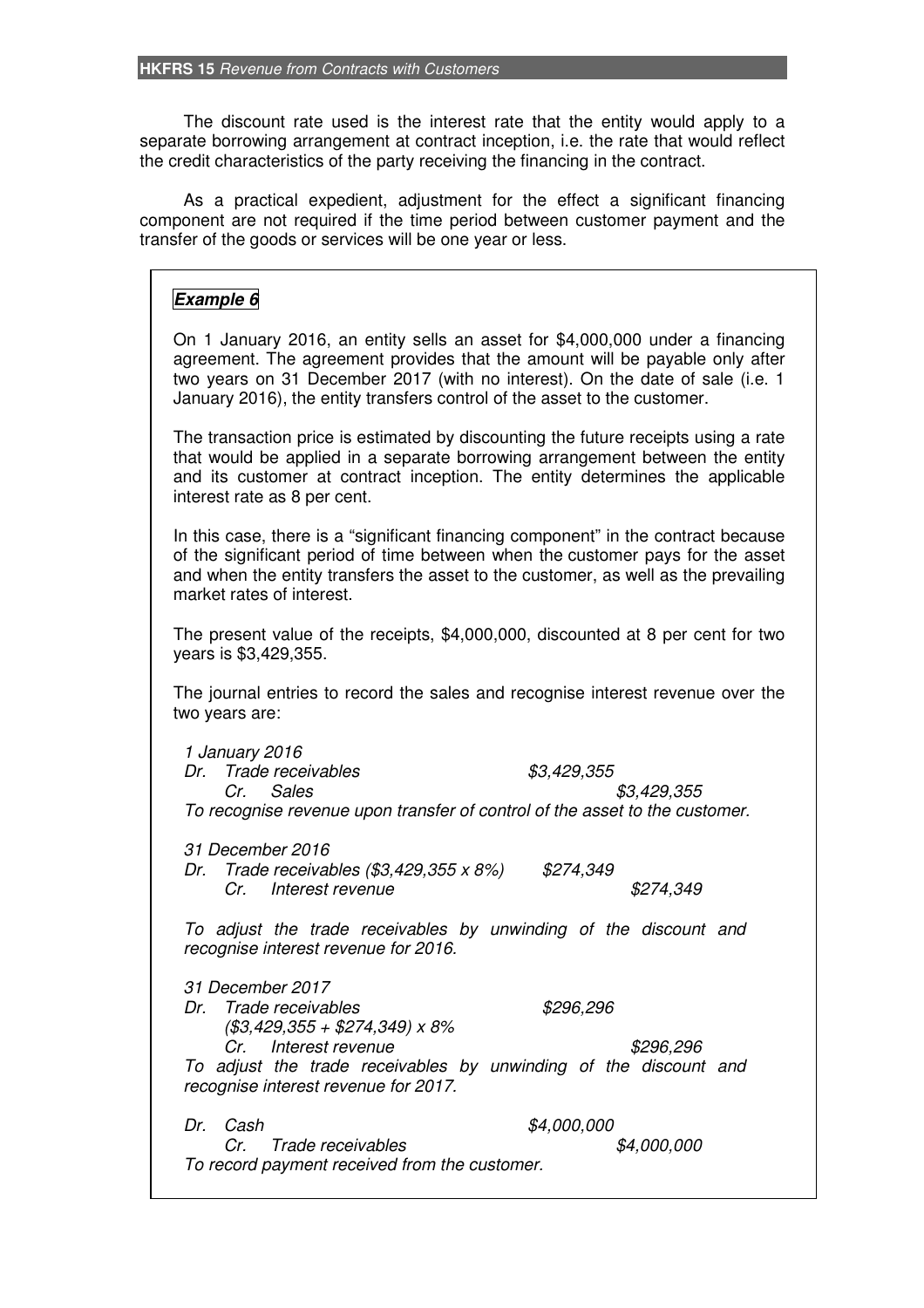#### *2.3.3 Non-cash consideration*

An entity should measure the non-cash consideration (i.e. consideration in a form other than cash) at fair value.

If the fair value of the non-cash consideration cannot be reasonably measured, the consideration is estimated by using the "stand-alone selling prices" of the goods or services.

#### *Definition*

*The stand-alone selling price of a good or service is the price at which an entity would sell a promised good or service separately to a customer.* 

#### *2.3.4 Consideration payable to a customer*

Consideration payable to a customer includes cash amounts that an entity pays or expects to pay to a customer, credit or other items (e.g. coupons or vouchers) that can be applied against amounts owed to the entity.

An entity should account for consideration payable to a customer as a reduction of the transaction price.

#### **2.4 Step 4: Allocate the transaction price to the separate performance obligations in the contract**

Where a contract contains more than one performance obligation (identified in 2.2 Step 2), an entity should allocate the transaction price to each separate performance obligation. The allocation should be made in proportion to the standalone selling price of the goods or services.

The best evidence of a stand-alone selling price is the observable price of a good or service which an entity sells separately in similar circumstances and to similar customers.

When a stand-alone selling price is not directly observable, an entity should estimate the price using a suitable method. Approaches that may be used are:

- (a) Adjusted market assessment estimating the price that a customer would be prepared to pay in the market for those goods or services.
- (b) Expected cost plus a margin estimating the expected costs of satisfying a performance obligation and adding an appropriate margin.
- (c) Residual estimating the price by deducting observable stand-alone selling prices of other goods or services promised in the contract from the total transaction price.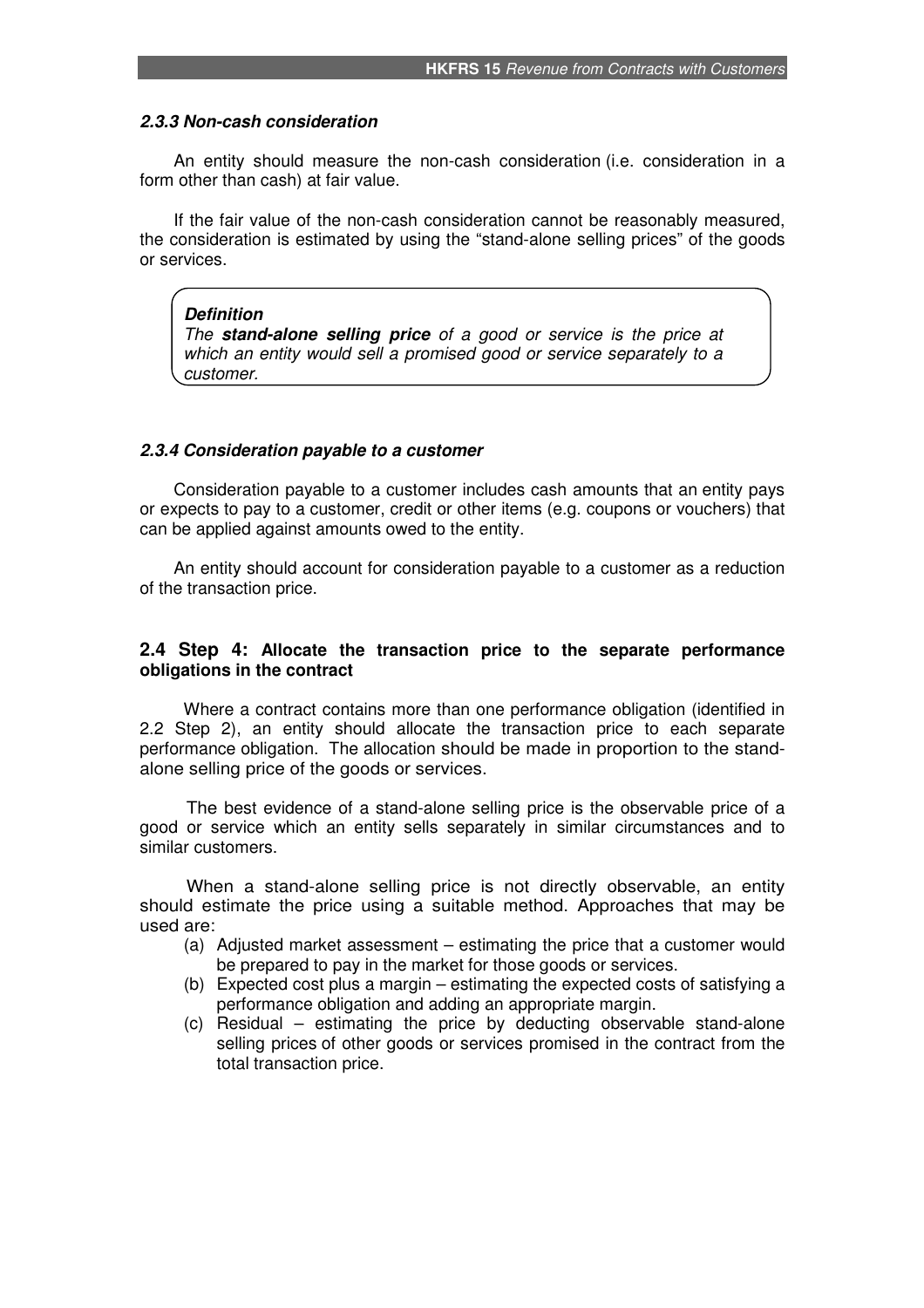## *Example 7*

Assume facts in Example 3. The contract price is stated at \$900,000. The stand-alone selling prices of each component are as follows:

| Software licence         | \$660,000 |
|--------------------------|-----------|
| Installation service     | \$200,000 |
| <b>Technical support</b> | \$340,000 |

In this case, the transaction price is allocated in proportion to the individual stand-alone selling price of the goods or services as follows:

|                          | \$      |                                              |
|--------------------------|---------|----------------------------------------------|
| Software licence         | 495,000 | $($660,000 / $1,200,000) \times $900,000$    |
| Installation service     | 150,000 | $(\$200,000 / \$1,200,000) \times \$900,000$ |
| <b>Technical support</b> | 255,000 | $($340,000 / $1,200,000) \times $900,000$    |
|                          | 900.000 |                                              |
|                          |         |                                              |

A "discount" exists if the sum of the stand-alone selling prices of the goods or services exceeds the promised consideration in a contract. A discount is allocated on a proportionate basis to all of the performance obligations, unless there is observable evidence that the discount relates to only some performance obligations in the contract.

### **2.5 Step 5: Recognise revenue when the performance obligation is satisfied**

Revenue is recognised when a performance obligation is satisfied by transfer of a promised good or service to a customer. The transfer of good or service occurs when the customer obtains control of that good or service. This would occur at a point in time (e.g. when goods are delivered to the customer), or over time.

A performance obligation is satisfied over time if any of the following three criteria is met:

- (a) The customer simultaneously receives and consumes the benefits as the entity performs (e.g. routine service such as cleaning).
- (b) The entity's performance creates or enhances an asset controlled by the customer.
- (c) The entity's performance does not create an asset with an alternative use to the entity and the entity has an enforceable right to payment for performance completed to date.

#### *2.5.1 Performance obligations satisfied at a point in time*

Revenue that is allocated to performance obligations in Step 4 satisfied at a point in time will be recognised when control of the promised good or service has transferred at that point in time.

Indicators for the transfer of control of an asset include the following: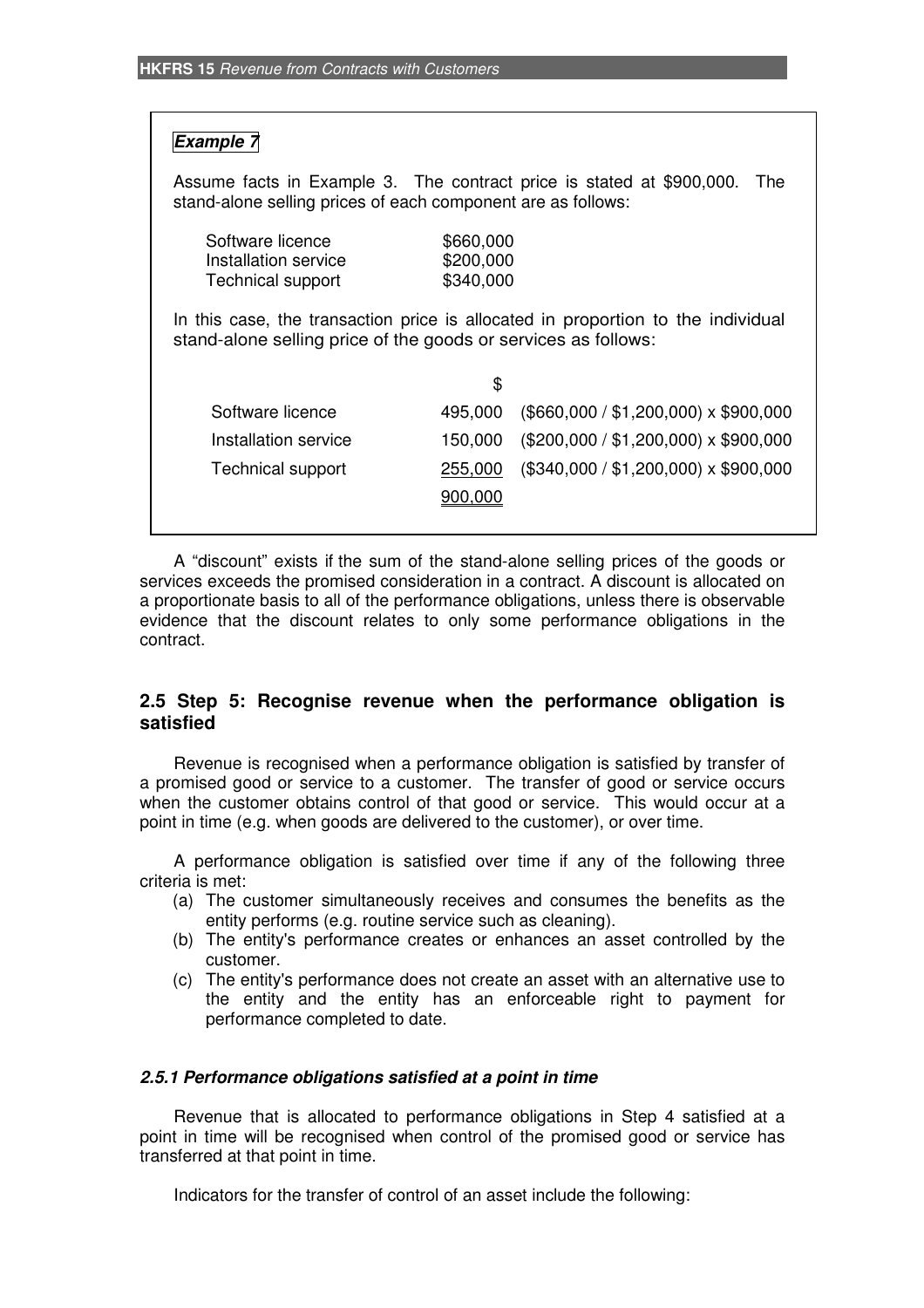- (a) The entity has a present right to payment for the asset.
- (b) The entity has transferred legal title of the asset to the customer.
- (c) The entity has transferred physical possession of the asset to the customer.
- (d) The entity has transferred the significant risks and rewards of ownership of the asset to the customer.
- (e) The customer has accepted the asset.

#### *2.5.2 Performance obligations satisfied over time*

Where the performance obligation is satisfied over time, the revenue allocated to that performance obligation in Step 4 is recognised over the period the performance obligation is satisfied. An entity should recognise revenue over time by measuring the progress towards complete satisfaction of that performance obligation for each reporting period.

## *Example 8*

An entity enters into a contract to provide data processing services to a customer for two years.

In this case, the performance obligation is satisfied over time because the customer simultaneously receives and consumes the benefits of the entity's performance as and when each transaction is processed.

An entity should recognise revenue for a performance obligation satisfied over time only if the entity can reasonably measure the outcome of that performance obligation.

An entity should apply a single method of measuring progress for each performance obligation satisfied over time consistently to similar performance obligations.

Progress is measured based on either:

- (a) Output methodsrecognise revenue on the basis of direct measurements of the value to the customer of the goods or services transferred to date. These include surveys of performance completed, work certified, units produced; or
- (b) Input methods **—** recognise revenue on the basis of the entity's inputs to the satisfaction of a performance obligation relative to the total expected inputs required. These include costs incurred, labour hours worked, machine hours used.

### *Example 9*

A contractor enters into a contract to build an asset for a customer on 1 January 2016. The specified completion date is 31 December 2018. At 31 December 2016, total contract revenue is \$8 million and estimated total costs to complete the contract are \$6 million (of which \$3 million incurred for work performed to date). Of the \$3 million incurred, however, \$0.6 million relates to materials that are to be used in 2017.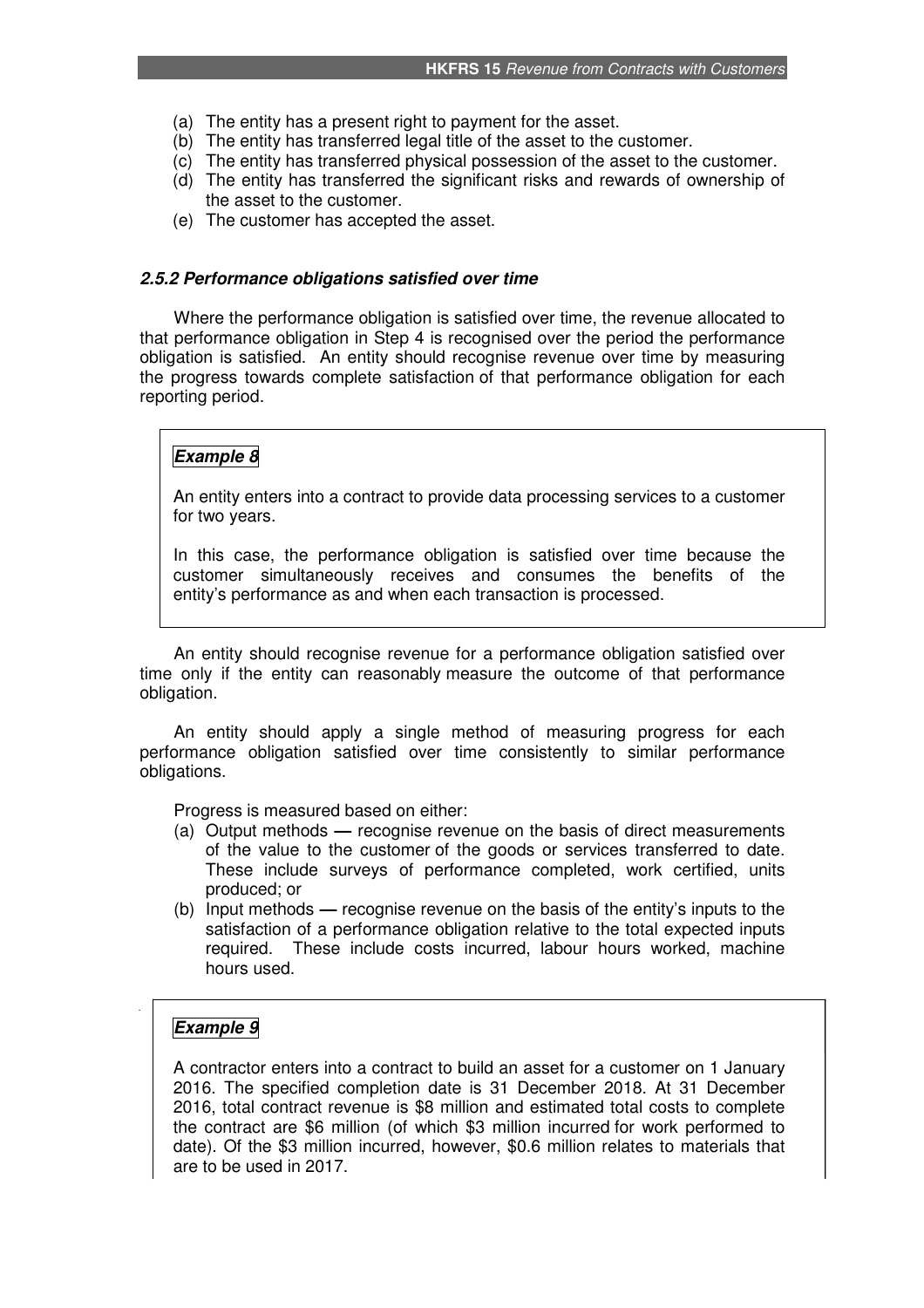The contractor recognises revenue over time and measures the progress towards satisfaction of its performance obligation by using an input method based on costs incurred. The percentage of completion of contract activity is calculated by the proportion of contract costs incurred for the work performed to date bear to the estimated total contract costs.

In this case, the contractor should exclude from an input method the effects of any inputs that do not depict its performance in transferring control of promised goods or services to the customer. The \$0.6 million materials bought relate to the work to be performed in future and hence does not contribute to the contractor's progress in satisfying the performance obligation at 31 December 2016.

Percentage of completion of contract activity at 31 December 2016 (\$3 million **–** \$0.6 million)

\$6 million

 $= 40%$ 

=

In 2016, the contractor should recognise contract revenue of \$3.2 million (\$8 million x 40%) and contract expense of \$2.4 million. Contracts costs of \$0.6 million incurred for materials bought in advance is recognised as "Inventory".

## **3. CONTRACTS WHERE PERFORMANCE OBLIGATIONS ARE SATISFIED OVER TIME**

A performance obligation satisfied over time that meet the criteria in Step 5 and, where it is entered into more than one accounting period, is often referred as long-term construction contract.

In a construction contract, a contractor generally has an enforceable right for payment that compensate the contractor for performance completed to date. This would be an amount that approximates the selling price of the goods or services transferred to date (e.g. recovery of the costs incurred by a contractor in satisfying the performance obligation plus a reasonable profit margin).

A construction contract lasts for a number of years. The contractor will receive payments from the customer periodically at various stages of the contract activity. The contractor will need to allocate the revenue and contract costs in each of the years in which it performs the construction work. This will require the contractor to determine the percentage of completion of the contract activity at the end of each reporting period and when the outcome of the contract can be measured reliably.

In the statement of financial position, a contractor should recognise the contract with a customer either as a contract asset or a contract liability, depending on the relationship between the entity's performance and the customer's payment. Any unconditional rights to customer's consideration are presented separately as a receivable.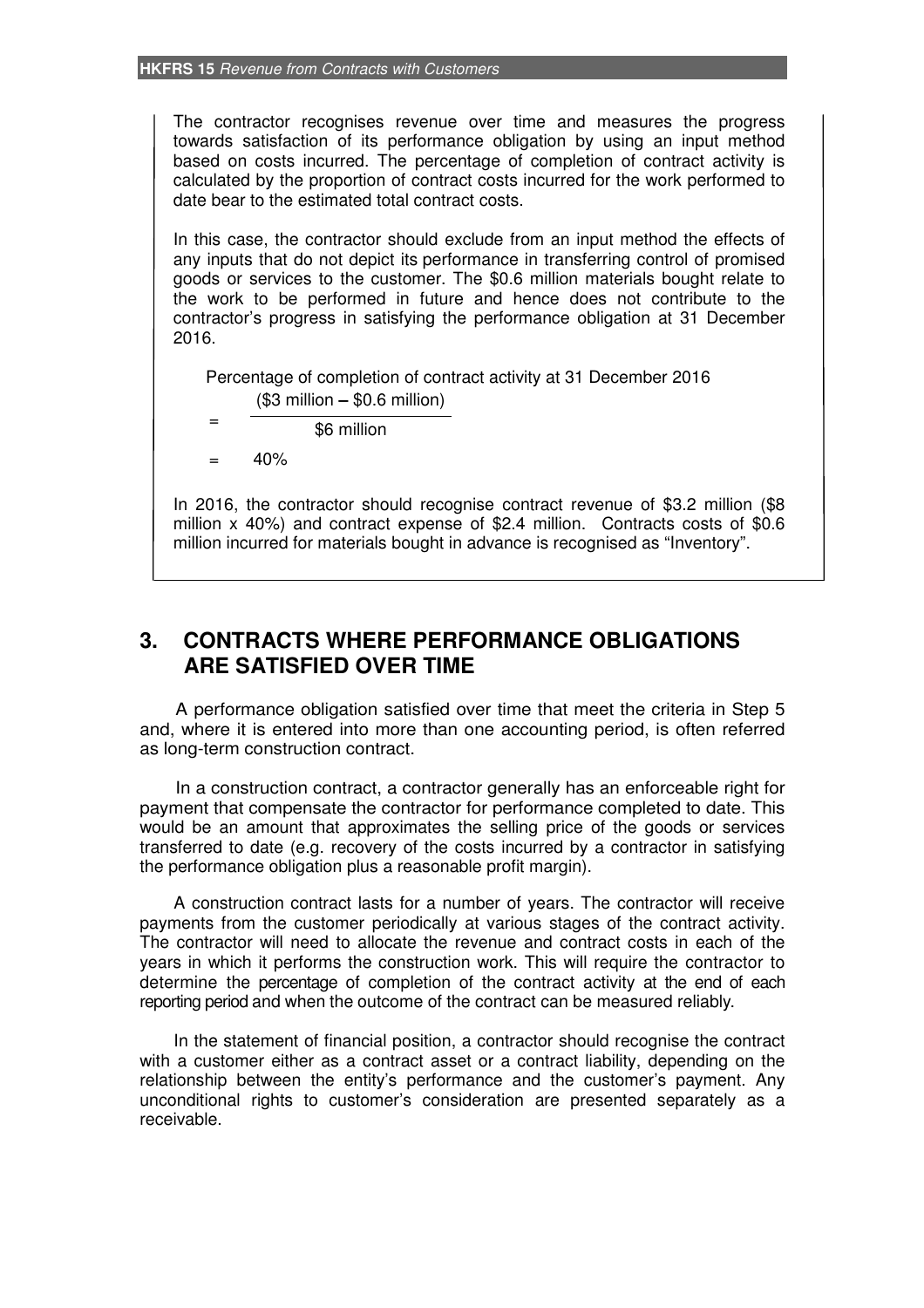#### *Definitions*

*A contract asset is an entity's right to consideration in exchange for goods or services that the entity has transferred to a customer when that right is conditional upon on something other than passage of time (e.g. the entity's future performance).* 

*A contract liability is an entity's obligation to transfer goods or services to a customer for which the entity has received consideration (or the amount is due) from the customer.* 

### *Example 10*

A contractor enters into a construction contract on 1 January 2016 for a price of \$40 million. The specified completion date is 30 June 2017.

The contractor measures the satisfaction of performance obligation satisfied over time by using an input method. The input method determines the percentage of completion of the contract activity by calculating the proportion of contract costs incurred for the work performed to date bear to the latest estimated total contract costs.

Relevant information at 31 December 2016 is as follows:

| Costs incurred to date<br>Estimated costs to completion<br>Payments invoiced during the year<br>Payments received during the year |                      | \$'m<br>20<br>5<br>17<br>15 |
|-----------------------------------------------------------------------------------------------------------------------------------|----------------------|-----------------------------|
| Workings:                                                                                                                         |                      |                             |
| (1) Estimated profit<br>Contract price                                                                                            | $$^{\prime}$ m       | \$'m<br>40                  |
| Less: Estimated total costs to completion<br>Costs incurred to date<br>Estimated costs to completion<br><b>Estimated profit</b>   | 20<br>$\overline{5}$ | <u>(25)</u><br>15           |
| (2) Percentage of completion of contract activity                                                                                 |                      |                             |
| Percentage of completion at 31 December 2016<br>\$20 million                                                                      |                      |                             |
| =<br>$(0.00 \text{ million} \cdot 0.5 \text{ million})$                                                                           |                      |                             |

 $($20$  million  $+ $5$  million)

 $= 80\%$ 

In 2016's statement of profit or loss and other comprehensive income, the contractor should recognise contract revenue of \$32 million (\$40 million  $\times$  80%) and contract expense of \$20 million (\$25 million x 80%).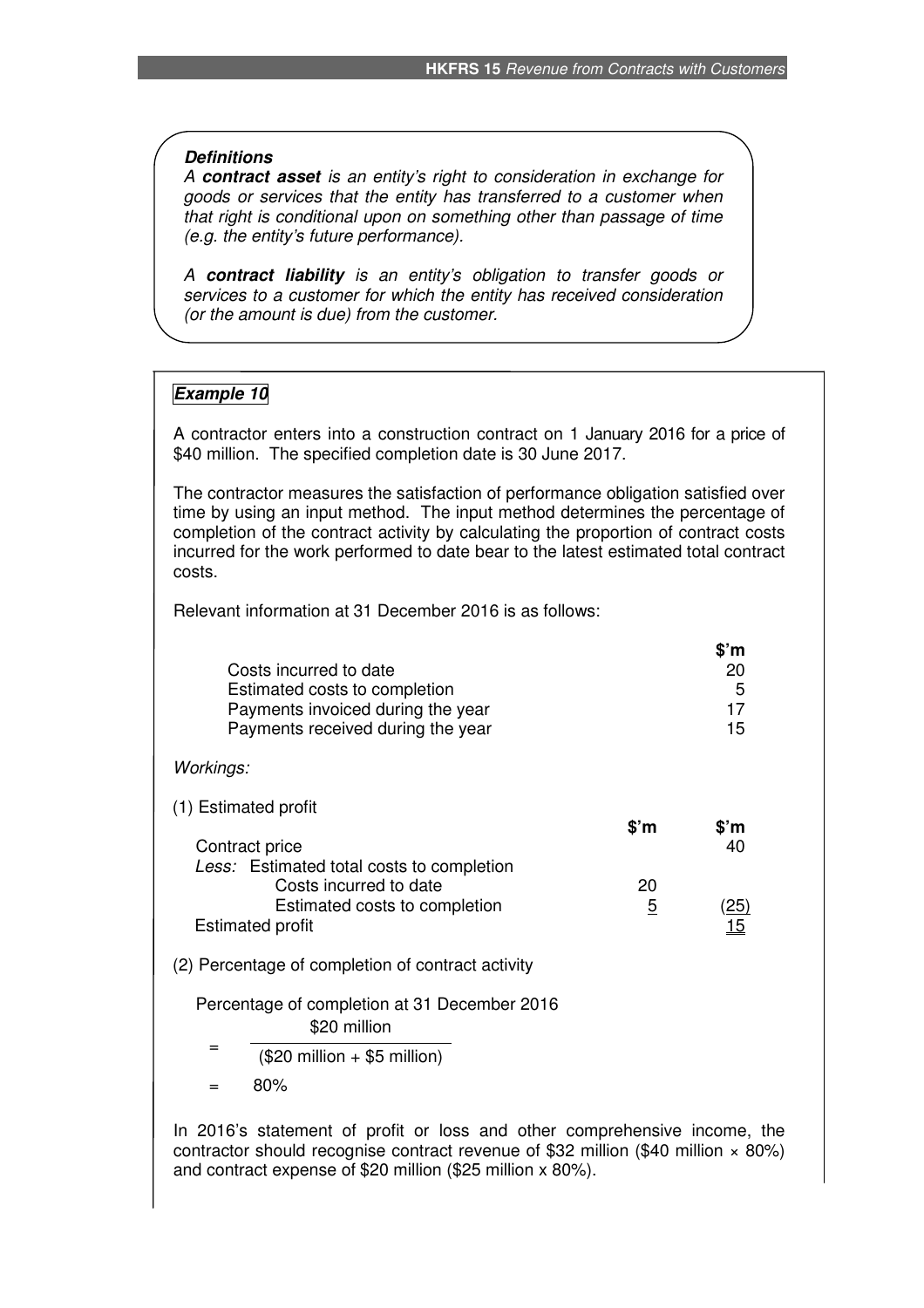| <b>Statement of Profit or Loss and Other Comprehensive Income (Extracts)</b><br>for the year ended 31 December 2016                                                                                                                                                                                                                                                                                                                                                                                                                                   |                                   |
|-------------------------------------------------------------------------------------------------------------------------------------------------------------------------------------------------------------------------------------------------------------------------------------------------------------------------------------------------------------------------------------------------------------------------------------------------------------------------------------------------------------------------------------------------------|-----------------------------------|
| Contract revenue<br>Contract expense<br>Profit recognised                                                                                                                                                                                                                                                                                                                                                                                                                                                                                             | $$^{\circ}$ m<br>32<br>(20)<br>12 |
| The contractor's enforceable right for payment for performance completed to<br>date should approximate the selling price of the contract services completed to<br>date. Selling price would be recovery of the costs incurred by a contractor in<br>satisfying the performance obligation plus a reasonable profit margin. Therefore,<br>contract asset will be stated in the statement of financial position as cost incurred<br>plus profit recognised less payments invoiced.<br>Statement of Financial Position (Extracts) as at 31 December 2016 |                                   |
|                                                                                                                                                                                                                                                                                                                                                                                                                                                                                                                                                       | $$^{\circ}$ m                     |
| <b>Current assets</b><br>Contract asset (Working)                                                                                                                                                                                                                                                                                                                                                                                                                                                                                                     | 15                                |
| Contract receivables (\$17m - \$15m)                                                                                                                                                                                                                                                                                                                                                                                                                                                                                                                  | 2                                 |
| Working:                                                                                                                                                                                                                                                                                                                                                                                                                                                                                                                                              |                                   |
| Costs incurred to date                                                                                                                                                                                                                                                                                                                                                                                                                                                                                                                                | $$^{\prime}$ m<br>20              |
| Add: Profit recognised                                                                                                                                                                                                                                                                                                                                                                                                                                                                                                                                | 12                                |
|                                                                                                                                                                                                                                                                                                                                                                                                                                                                                                                                                       | 32                                |
| Less: Payments invoiced<br>Contract asset                                                                                                                                                                                                                                                                                                                                                                                                                                                                                                             | 15                                |
|                                                                                                                                                                                                                                                                                                                                                                                                                                                                                                                                                       |                                   |

During the early stages of a contract, an entity may not be able to reasonably measure the outcome of a long-term construction contract. Nevertheless, the entity is confident to recover the costs incurred. In this case, the entity should account for the contract by using the cost-recovery method. This method recognises revenue only to the extent of the costs incurred that are expected to be recoverable. Hence, no profit is recognised.

# **4. DISCLOSURES**

An entity should disclose qualitative and quantitative information about its contracts with customers to enable users of financial statements to understand the nature, amount, timing and uncertainty of revenue and cash flows.

An entity should disclose its significant judgements and changes in the judgements made in applying the requirements to its contracts with customers.

An entity should disclose the following amounts unless those amounts have been presented separately in the statement of profit or loss and other comprehensive income in accordance with other Standards: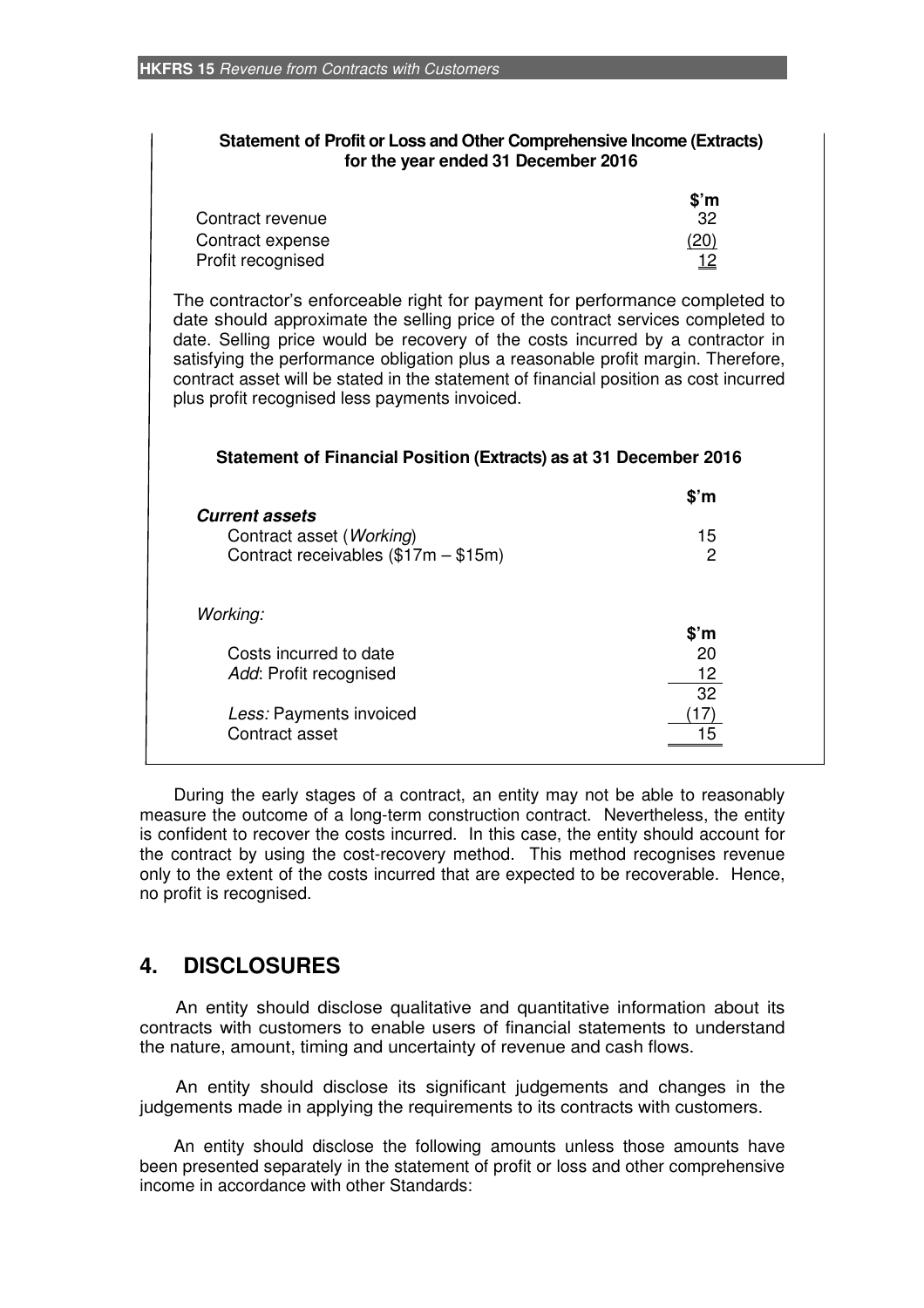- (a) Revenue recognised from contracts with customers (disclosed separately from other sources of revenue).
- (b) Any impairment losses recognised on any receivables or contract assets arising from the contracts with customers (disclosed separately from impairment losses from other contracts).

In respect of contract balances, an entity should disclose:

- (a) The opening and closing balances of receivables, contract assets and contract liabilities.
- (b) Revenue recognised in the reporting period that was included in the contract liability balance at the beginning of the period.
- (c) Revenue recognised in the reporting period from performance obligations satisfied in previous periods.

An entity should provide information about its performance obligations, including when the entity satisfies its performance obligations, the transaction price and the amounts being allocated to performance obligations.

## **5. CHAPTER REVIEW**

The core principle is that an entity should recognise revenue to depict the transfer of promised goods or services to customers in an amount that reflects the amount of consideration to which the entity expects to be entitled in exchange for those goods or services.

Revenue is recognised when an entity transfers control of the promised good or service to the customer.

Revenue is recognised and measured using the five-step revenue recognition model:

Step 1: Identify the contract

Step 2: Identify separate performance obligations

Step 3: Determine the transaction price

- Step 4: Allocate transaction price to performance obligations
- Step 5: Recognise revenue when each performance obligation is satisfied

Where performance obligations are satisfied over time, an entity should determine what amounts to be recognised as revenue and contract expense in each reporting period.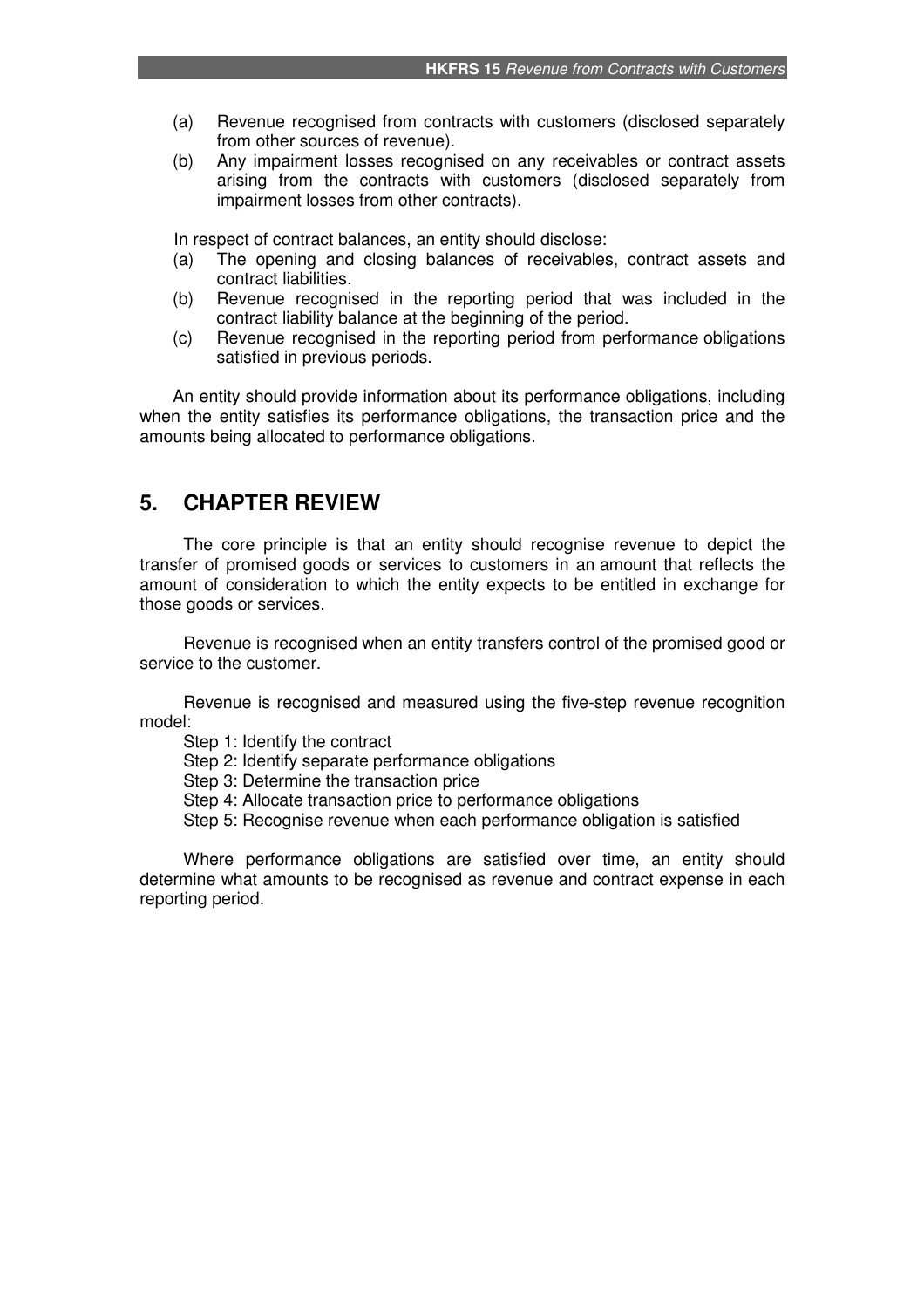# **MULTIPLE CHOICE QUESTIONS**

- 1. Revenue is defined as:
	- A income arising in the course of an entity's ordinary activities.
	- B income generated from an entity's sales of goods and rendering of services.
	- C increases in economic benefits during the accounting period.
	- D increases in economic benefits during the accounting period in the form of inflows or enhancements of assets or decreases of liabilities that result in increases in equity, other than those relating to contributions from equity participants.
- 2. The five-step revenue recognition model applies to revenue from the contract with a customer. Which of the following is *NOT* a valid step in the model?
	- A Allocate the transaction price to the separate performance obligations.
	- B Determine the transaction price.
	- C Recognise revenue when the risks and rewards of ownership of goods or services is transferred to the customer.
	- D Identify separate performance obligations
- 3. Step 1 of the five-step revenue recognition model requires certain criteria to be satisfied in identifying a contract with a customer. Which of the following is *NOT* one of these criteria?
	- A The rights of each party regarding the goods or services to be transferred must be capable of identification.
	- B The payment terms for the goods and services to be transferred can be identified.
	- C The entity and the customer have approved the contract and are committed to perform their respective obligations.
	- D It is certain that the entity will collect the consideration to which it is entitled in exchange for the goods or services that will be transferred to the customer.
- 4. Step 3 of the five-step revenue recognition model requires an entity to determine the transaction price. The transaction price may include variable consideration. An entity should estimate the amount of variable consideration by:
	- A the lower of the expected value or the most likely amount.
	- B the higher of the expected value or the most likely amount.
	- C the choice of the expected value or the most likely amount.
	- D the expected value or the most likely amount, whichever better predict the consideration to which the entity will be entitled.
- 5. An entity enters into a contract to construct a plant for a customer. The contract price is \$4,000,000 and the specified completion date is 31 December 2016. The contract also provides that the entity would receive an incentive payment of \$200,000 if the plant is completed by 31 October 2016. However, the price will be reduced by a penalty of \$200,000 if the plant is not completed until after 28 February 2017.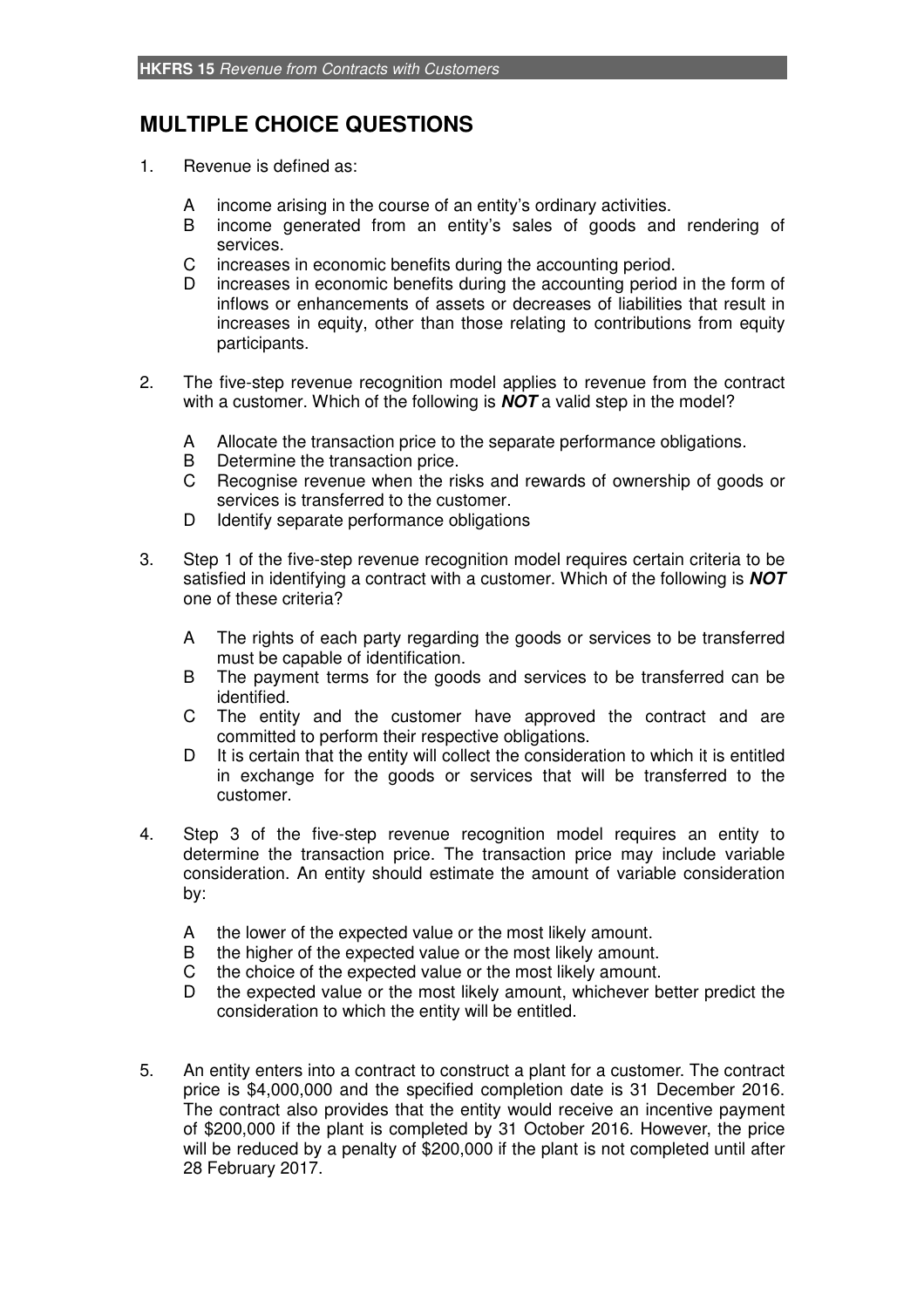The entity estimates that there is a 10% probability that the plant will be completed by 31 October 2016, an 85% probability that it will be completed during the period 1 November 2016 to 28 February 2017, and a 5% probability that it will not be completed until after 28 February 2017.

The expected value of the transaction price for this contract is:

- A \$3,820,000.
- B \$4,000,000.
- C \$4,010,000.
- D \$4,100,000.
- 6. An entity enters into a contract to supply three products, Product A, B and C, to a customer for a price of \$81,000. The promise to supply each of these products is identified as a separate performance obligation.

The individual stand-alone selling prices of each product are:

| Product A        | \$20,000 |
|------------------|----------|
| <b>Product B</b> | \$30,000 |
| Product C        | \$40,000 |

 The contract price should be allocated to each separate performance obligation as:

- A Product A \$18,000, Product B \$27,000, and Product C \$36,000.
- B Product A \$20,000, Product B \$30,000, and Product C \$40,000.
- C Product A \$27,000, Product B \$27,000, and Product C \$27,000.
- D Product A \$30,000, Product B \$30,000, and Product C \$30,000.
- 7. To determine whether a customer obtains control of a promised asset and the entity satisfies a performance obligation at a point in time, Step 5 of the fivestep revenue recognition model requires the entity to consider the requirements for control.

Which of the following factors indicate the transfer of control?

- (i) The customer has legal title of the asset.
- (ii) The customer has the significant risks and rewards of ownership of the asset.
- (iii) The entity has transferred physical possession of the asset to the customer.
- (iv) The entity has a present right to payment for the asset.
- A (ii) and (iii)
- $\mathbf{B}$  (i), (ii) and (iv)
- C (i), (iii) and (iv)
- D All of the above
- 8. A performance obligation is satisfied over time if:
	- A The entity's performance creates or enhances an asset that the customer controls as the asset is created or enhanced.
	- B The customer does not receive or consume the benefits until the performance obligation is completely satisfied.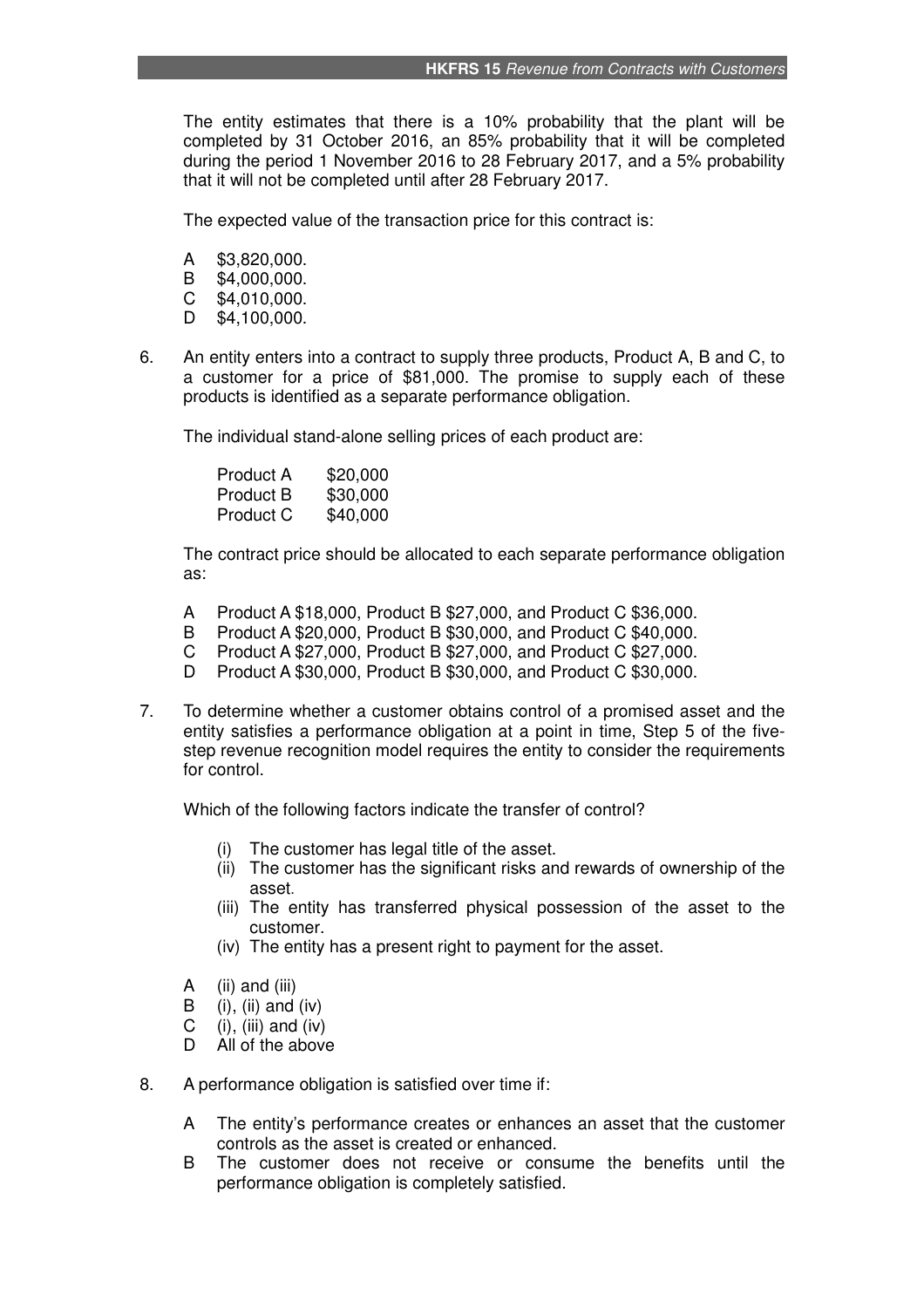- C The entity does not have an enforceable right to payment for the performance completed to date.
- D The entity's performance creates an asset with an alternative use to the entity.

The following information is required for Questions 9 and 10.

On 1 January 2016, a contractor entered into a contract of \$40 million to build a bridge. The specified completion date is 31 December 2019. The contractor's initial estimate of contract costs was \$32 million. At 31 December 2016, the costs incurred to date and the estimated costs to complete the project were \$8 million and \$22 million respectively. The contractor determines the percentage of completion of the contract using the proportion of costs incurred method.

- 9. The percentage of completion of the contract activity at 31 December 2016 is:
	- A 20 per cent.
	- B 25 per cent.
	- C 26.7 per cent.
	- D 36.4 per cent.
- 10. The contractor should recognise profit from the contract for the year ended 31 December 2016 for:
	- A \$2,000,000.
	- B \$2,500,000.
	- C \$2,136,000.
	- D \$2,670,000

# **SHORT QUESTIONS**

1. Included in the sales of Sun Light Ltd ("Sun") for the year ended 31 December 2016 is the cash sale of goods to Moon Ltd ("Moon") of \$600,000 made on 1 January 2016. The sale contract includes a call option that gives Sun the right to repurchase these goods on or before 1 January 2017 for \$654,000. It is highly likely that Sun will exercise the option and repurchase the goods.

## *Required:*

#### **Explain how the cash sales made to Moon should have been properly accounted for in Sun's financial statements for the year ended 31 December 2016 in accordance with HKFRS 15** *Revenue from Contracts with Customers***.**

2. Gen Mobile Ltd ("Gen") enters into a mobile phone contract with a customer on 1 January 2016. Gen provides the customer a contract that comprises a "free" handset and provision of network services (including data downloads, text messaging, etc.) for two years. The contract for network services is \$400 per month. Gen also regularly sells the handset and provides other customers network services on a stand-alone basis. The handset has a stand-alone selling price of \$5,000.

## *Required:*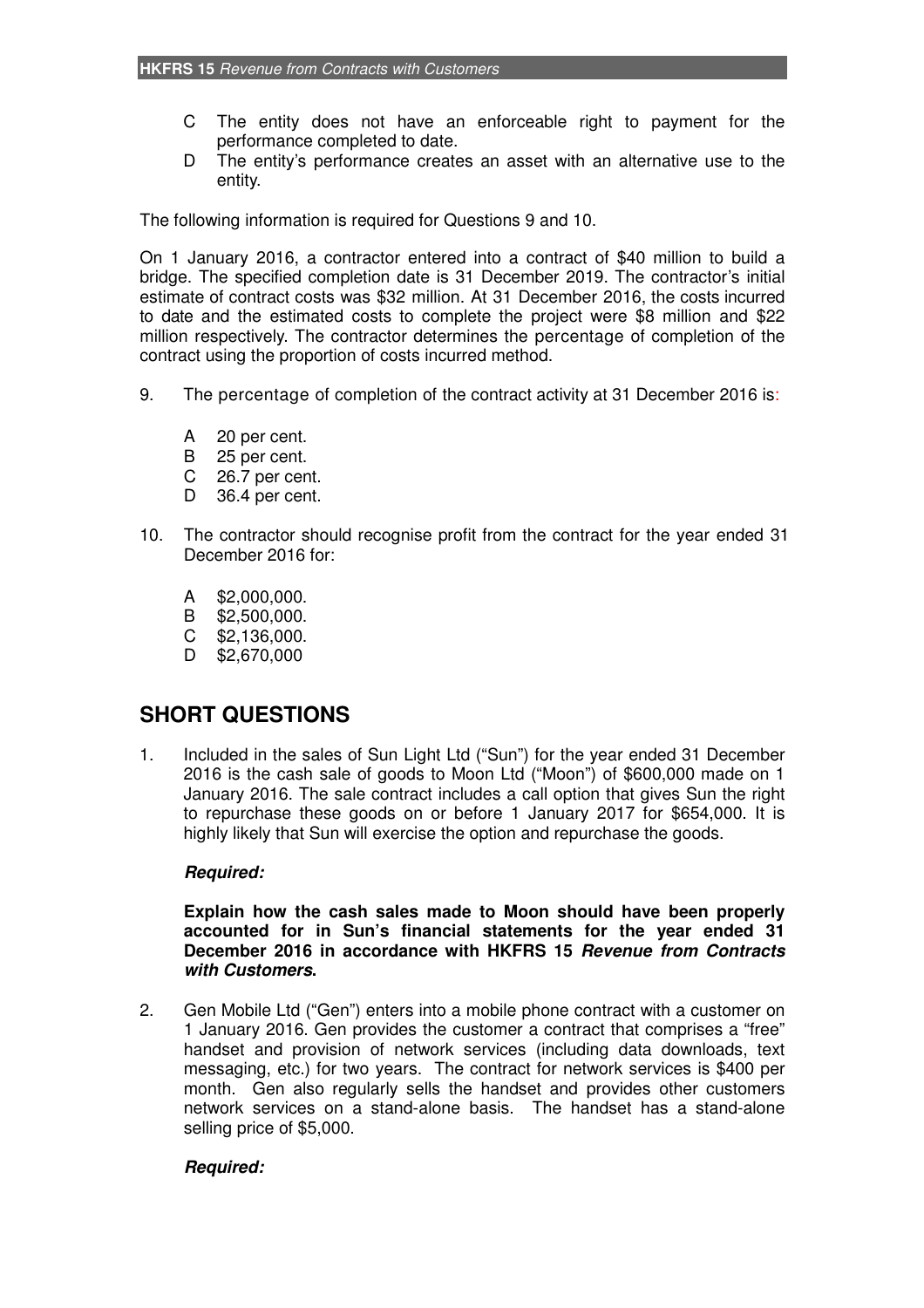**Explain how Gen should account for the mobile phone contract with the customer in its financial statements for the year ended 31 December 2016 in accordance with HKFRS 15** *Revenue from Contracts with Customers***.** 

#### **LONG QUESTIONS**

1.

- (a) **Answer the following in accordance with HKFRS 15** *Revenue from Contracts with Customers***:** 
	- **(i) Define "contract" and "performance obligations".**
	- **(ii) Describe the main features of the five-step revenue recognition model.**
- (b) Wind Ltd ("Wind") entered into a contract with Blow Ltd ("Blow") to sell an item of machinery on 1 January 2016.

The contract provides for two economic equivalent payment choices:

- (a) Blow pays \$968,000 on 31 December 2017 and obtains control of the machine.
- (b) Blow pays \$800,000 on 1 January 2016 when it signs the contract.

 Blow chooses to sign the contract on 1 January 2016 and pays \$800,000 on that date.

Wind's incremental borrowing rate is 10%.

#### *Required:*

**Explain how Wind should account for the contract with Blow for the years ended 31 December 2016 and 2017 in accordance with HKFRS 15**  *Revenue from Contracts with Customers***,** 

2. Pan Construction Ltd ("Pan") has entered into a contract to build a bridge at a price of \$90 million. The contract begins on 1 January 2016 and the specified completion date is 31 December 2019. The initial estimate of the costs to compete the contract is \$80 million.

Costs incurred since 1 January 2016 are as follows:

| Up to 31 December 2016 | \$20 million |
|------------------------|--------------|
| Up to 31 December 2017 | \$54 million |

Costs incurred during 2017 included the costs of materials of \$4 million for use in 2018.

Due to unexpected further costs of \$20 million incurred in 2017, Pan renegotiated the contract price with the customer. However, the customer only agreed to compensate Pan for an increase in the contract price by \$6 million.

Payments invoiced by Pan for contract progress during 2016 and 2017 were \$25 million and \$14 million respectively. The customer fully settled the amount of \$25 million by 31 December 2016. However, only \$12 million out of \$14 million invoiced for 2017 was received by 31 December 2017.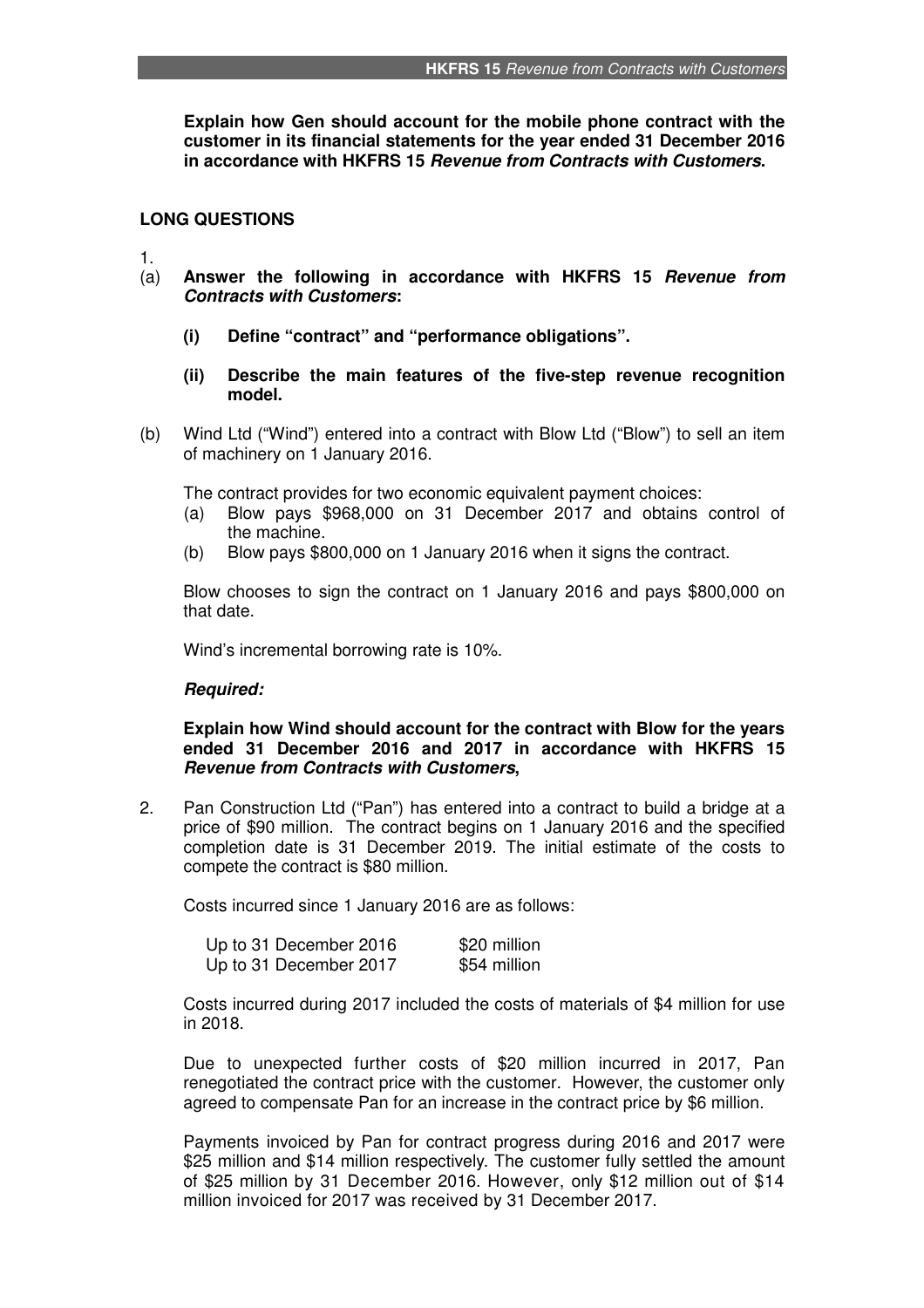Pan determines contract progress based on the percentage of completion method. The percentage of completion of contract activity is calculated by the proportion of contract costs incurred for the work performed to date bear to the latest estimated total contract costs.

#### *Required:*

**Prepare, for Pan Construction Ltd, extracts to the statement of profit or loss and other comprehensive income for the years ended 31 December 2016 and 2017, and the statement of financial position as at these dates to report the contract performance.** 

### **Answers**

## **MULTIPLE CHOICE QUESTIONS**

## **SHORT QUESTIONS**

1. The "cash sales" to Moon should not be recognised as a sale of goods in the books of Sun. Control of the goods does not transfer to Moon on 31 December 2016 because the call option gives Sun the right to repurchase the asset and it is highly likely that Sun will exercise the right. Therefore, Moon is limited in its ability to direct the use of and obtain benefits from the goods (even though Moon has physical possession of the goods).

 Since Moon does not obtain control of the goods, Sun should account for the transaction as a financing arrangement as it can repurchase the goods for an amount greater than the original selling price of the goods. Therefore, Sun should recognise the cash received \$600,000 as a loan (liability). It should also recognise interest expense for \$54,000 (\$654,000 **–** \$600,000), which increases the liability. The sale of goods that have wrongly been recognised should be reversed and Sun should continue recognise the goods as "Inventory".

2. The handset that is bundled with the network services in the mobile phone contract is capable of being identified as distinct.

Gen should allocate revenue to the handset because control is transferred upon delivery of the handset to the customer, and the delivery constitutes a separate performance obligation.

 Gen should allocate the entire contract (transaction) price, \$9,600 (\$400 x 24), to the distinct goods or services (handset and network services) by the proportion calculated as follows:

|                  |        | Proportion |
|------------------|--------|------------|
| Handset          | 5,000  | 34.25%     |
| Network services | 9.600  | 65.75%     |
|                  | 14,600 |            |

Revenue recognised for the year ended 31 December 2016 is:

| Handset | $3,288$ \$9,600 x 34.25% |
|---------|--------------------------|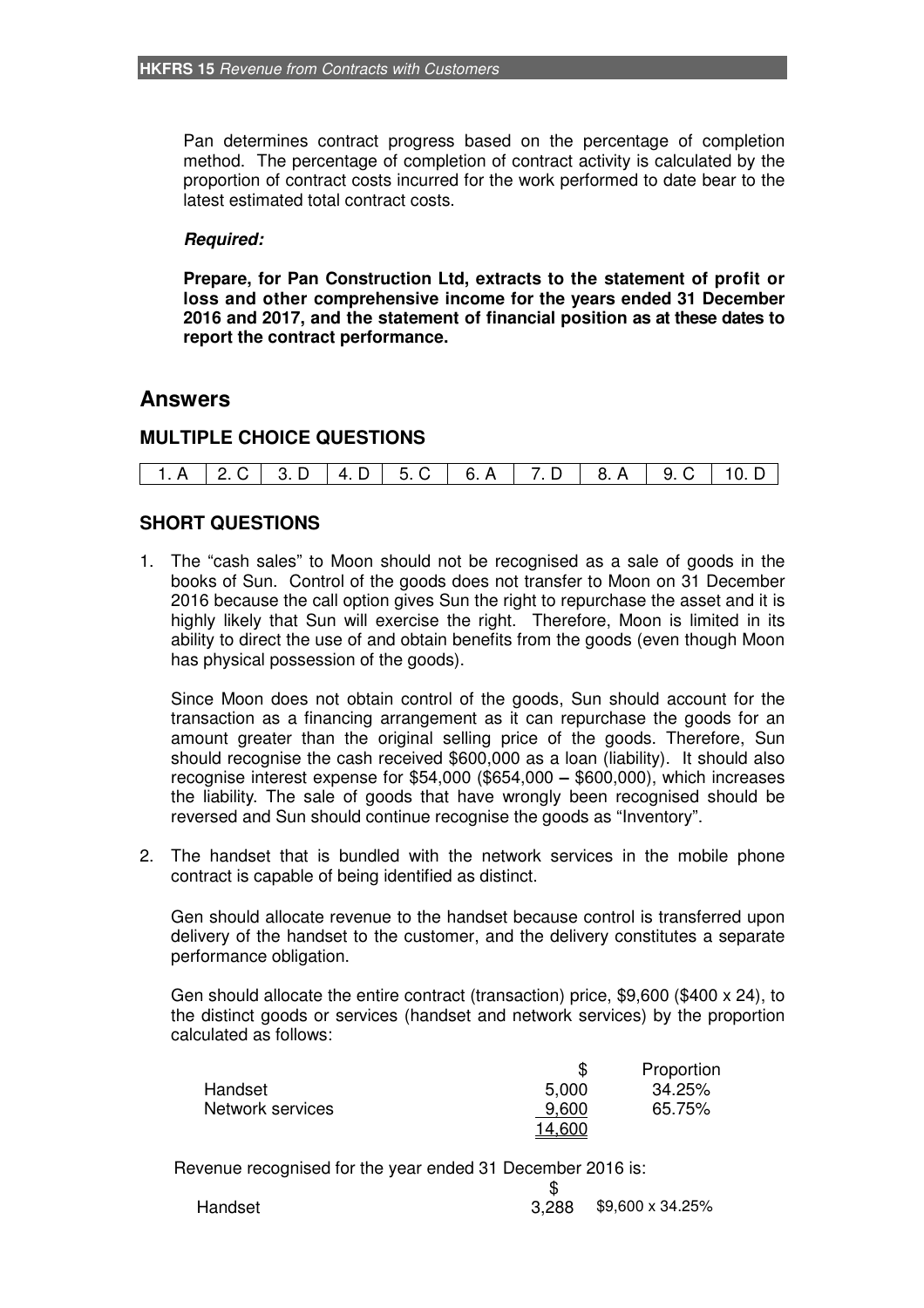Network services 3,156 (\$9,600 – \$3,288)/2

## **LONG QUESTIONS**

1. (a)

(i) A "contract" is an agreement between two or more parties that creates enforceable rights and obligations.

A *"*performance obligation" is a promise in a contract with a customer to transfer to the customer a good or service (or a bundle of goods or services) that is distinct.

(ii) An entity should recognise revenue from contracts with customers by applying the five steps as follows:

## *Step 1: Identify the contract with a customer*

A contract with a customer exists only when:

- (1) The parties have approved the contract and are committed to perform the obligations;
- (2) Each party's rights regarding the goods or services to be transferred can be identified;
- (3) The payment terms for the goods or services can be identified;
- (4) The contract has commercial substance; and
- (5) It is probable that the entity will collect the consideration to which it will be entitled.

### *Step 2: Identify the performance obligations in the contract*

When the promises goods or services in a contract are distinct, an entity should account for the performance obligations (those promises) separately. A good or service is distinct if the customer can benefit from the good or service on its own or in combination with other readily available resources and the good or service is separately identifiable from other promises in the contract.

### *Step 3: Determine the transaction price*

The transaction price should reflect the entity's probability-weighted estimate of variable and contingent considerations. Variable consideration will be included in the transaction price only to the extent that it is highly probable that a significant amount of revenue will not be reversed when the uncertainty associated with the variable consideration is subsequently resolved. Transaction price should also be adjusted for the effects of the time value of money if the contract contains a significant financing component and the price is reduced by the consideration payable to the customer.

#### *Step 4: Allocate the transaction price to the performance obligations in the contract*

An entity should allocate the transaction price to each performance obligation on the basis of the relative stand-alone selling prices of each distinct good or service promised in the contract. If a stand-alone price is not observable, the entity will need to estimate the price using a suitable approach.

## *Step 5: Recognise revenue when the entity satisfies a performance obligation*

An entity should recognise revenue when it satisfies a performance obligation by transferring control of a promised good or service to the customer. A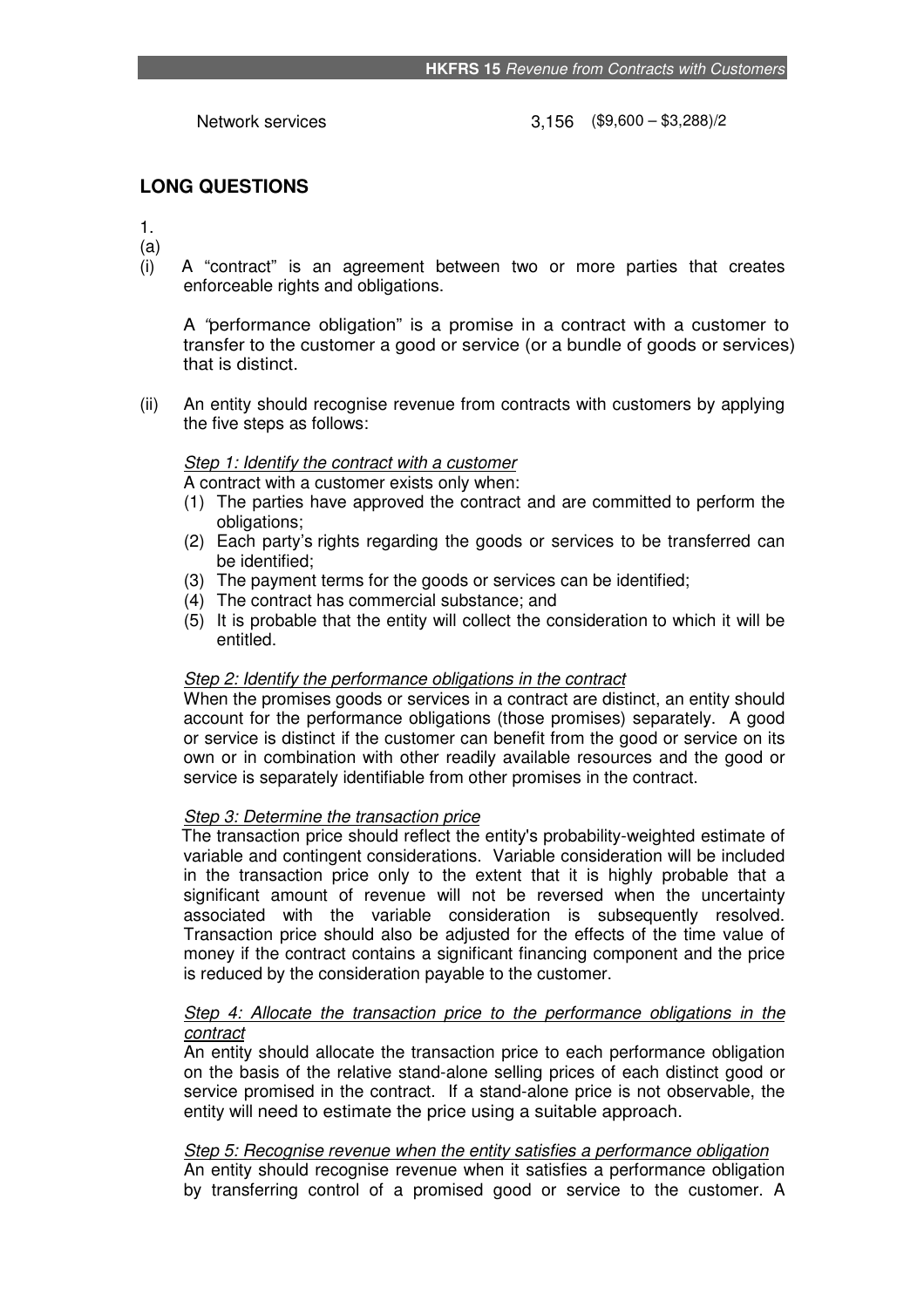performance obligation may be satisfied at a single point in time or over time. For a performance obligation satisfied over time, the amount of revenue allocated to that obligation is recognised over time by measuring the entity's progress towards complete satisfaction of that obligation.

(b) The contract contains a significant financing component because of the significant period of time (i.e. two years) between when the customer, Blow, pays for the machinery and when Wind transfers the machinery.

 A contract with a customer which has a significant financing component should be separated into a revenue element (for the notional "cash selling price") and a loan element. Consequently, the accounting for a sale arising from a contract that has a significant financing component would be comparable to the accounting for a loan with the same characteristics.

 Since Wind is effectively borrowing from Blow, it should use its own incremental borrowing rate to adjust the promised consideration.

The relevant journal entries are:

 *1 January 2016*

Dr. Cash \$800,000 Cr. Loan (Contract liability) \$800,000 *To recognise a liability at contract inception for payment received in advance.* 

#### *At 31 December 2016*

Dr. Interest expense (\$800,000 x 10%) \$80,000

Cr. Loan (Contract liability) \$80,000

*To adjust the promised consideration and accretes the liability by recognising interest for 2016.* 

#### *At 31 December 2017*

Dr. Interest expense (\$880,000 x 10%) \$88,000

Cr. Loan (Contract liability) \$88,000

*To adjust the promised consideration and accretes the liability by recognising interest for 2017.* 

 *At 31 December 2017* 

Dr. Contract liability \$968,000 Cr. Revenue \$968,000

*To recognise revenue when transferring control of the machinery to the customer.* 

#### 2.

## **Pan Construction Ltd**

**Statement of Profit or Loss and Other Comprehensive Income (Extracts) for the year ended 31 December** 

|                               | 2017          | 2016          |
|-------------------------------|---------------|---------------|
|                               | \$'m          | $$^{\circ}$ m |
| Contract revenue (W2)         | 25.5          | 22.5          |
| Contract expense (W2)         | (30)          | (20)          |
| Expected loss (W2)            |               |               |
| (Loss)/Profit recognised (W2) | $6.5^{\circ}$ | 2.5           |